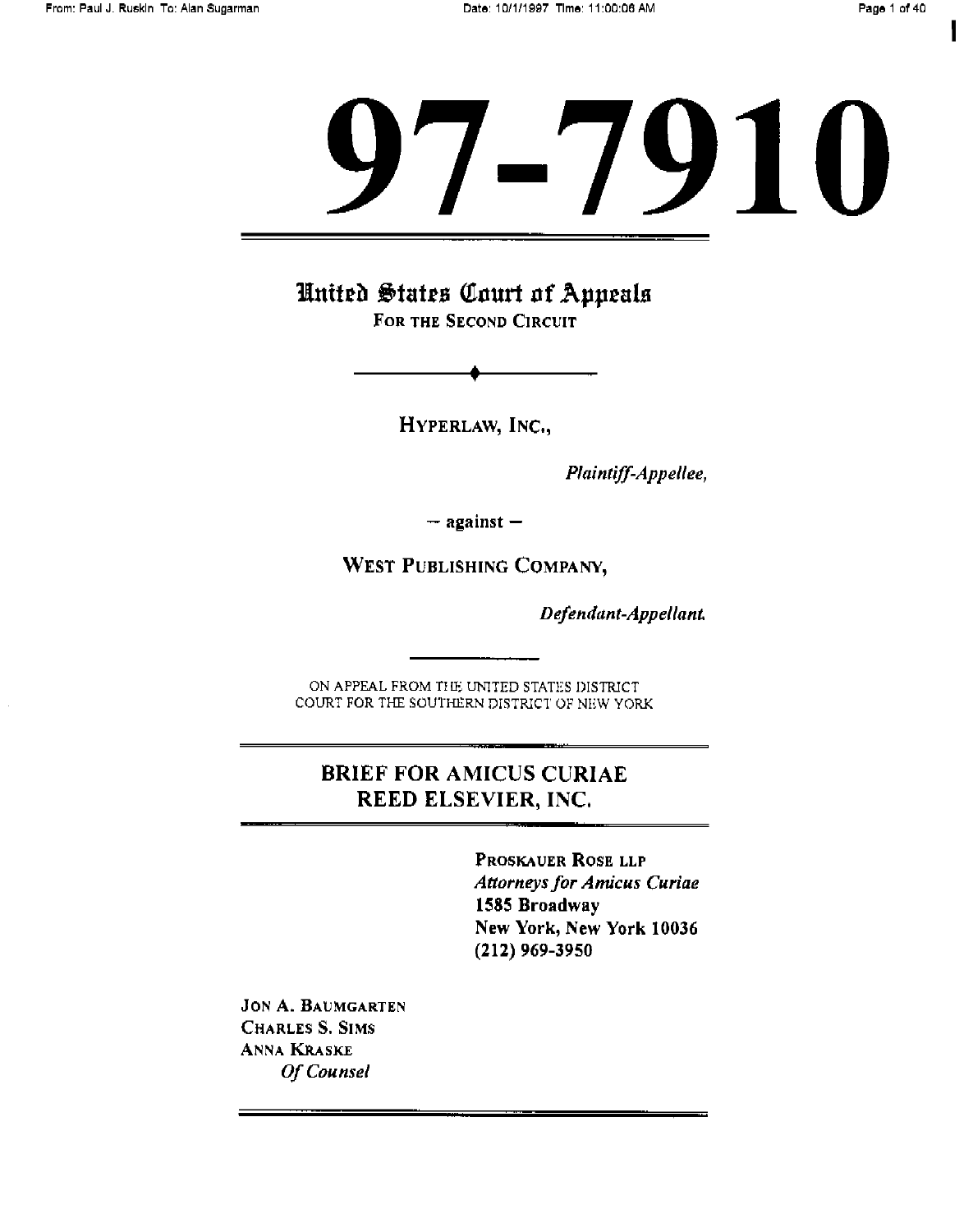$\sim$ 

 $\ddot{\phantom{a}}$ 

÷

÷.

 $\overline{a}$ 

 $\overline{\phantom{a}}$ 

#### TABLE OF CONTENTS

|          |                |                                                                                                                                                                                                                                                  | Page |
|----------|----------------|--------------------------------------------------------------------------------------------------------------------------------------------------------------------------------------------------------------------------------------------------|------|
|          |                | للأقار والمراوية والمراوية والمراوية والمراوية والمراوية والمراوية<br>TABLE OF AUTHORITIES                                                                                                                                                       |      |
|          |                |                                                                                                                                                                                                                                                  |      |
| ARGUMENT |                |                                                                                                                                                                                                                                                  |      |
| I.       |                | THE LEVEL OF ORIGINALITY REQUIRED BY FEIST IS SATISFIED<br>BY CREATIVE SELECTION AND ARRANGEMENT IN A COMPILATION 9                                                                                                                              |      |
|          | Α.             | Feist is Satisfied by Even a Small Amount                                                                                                                                                                                                        |      |
|          | <b>B.</b>      | Creativity May Be Found in the Selection and<br>Arrangement of Categories of Information in a                                                                                                                                                    |      |
|          | $\mathsf{C}$ . | The Eleventh Circuit's Holdings That Originality<br>Cannot Be found in Step One Selection and<br>Arrangement Are Inapplicable and Wrong $\ldots$ 17                                                                                              |      |
|          | $D_{\bullet}$  | In Light of the "Creation and Dissemination-<br>Inducing" Policy Underlying the Copyright Clause,<br>Fact Works That Are the Product of Creative<br>Choices in the Selection, Editing, and Arrangement<br>of Facts Are Copyrightable $\ldots$ 23 |      |
|          | E.,            | Given the Quantity of Categorical Enhancements<br>Selected by West, its Enhancements Constitute<br>Copyrightable "Step One" Selection and Arrangement<br>and Therefore Satisfy Feist's Creativity                                                |      |
|          |                |                                                                                                                                                                                                                                                  | 26   |
|          |                | CONCLUSION                                                                                                                                                                                                                                       | 28   |

 $\cdot$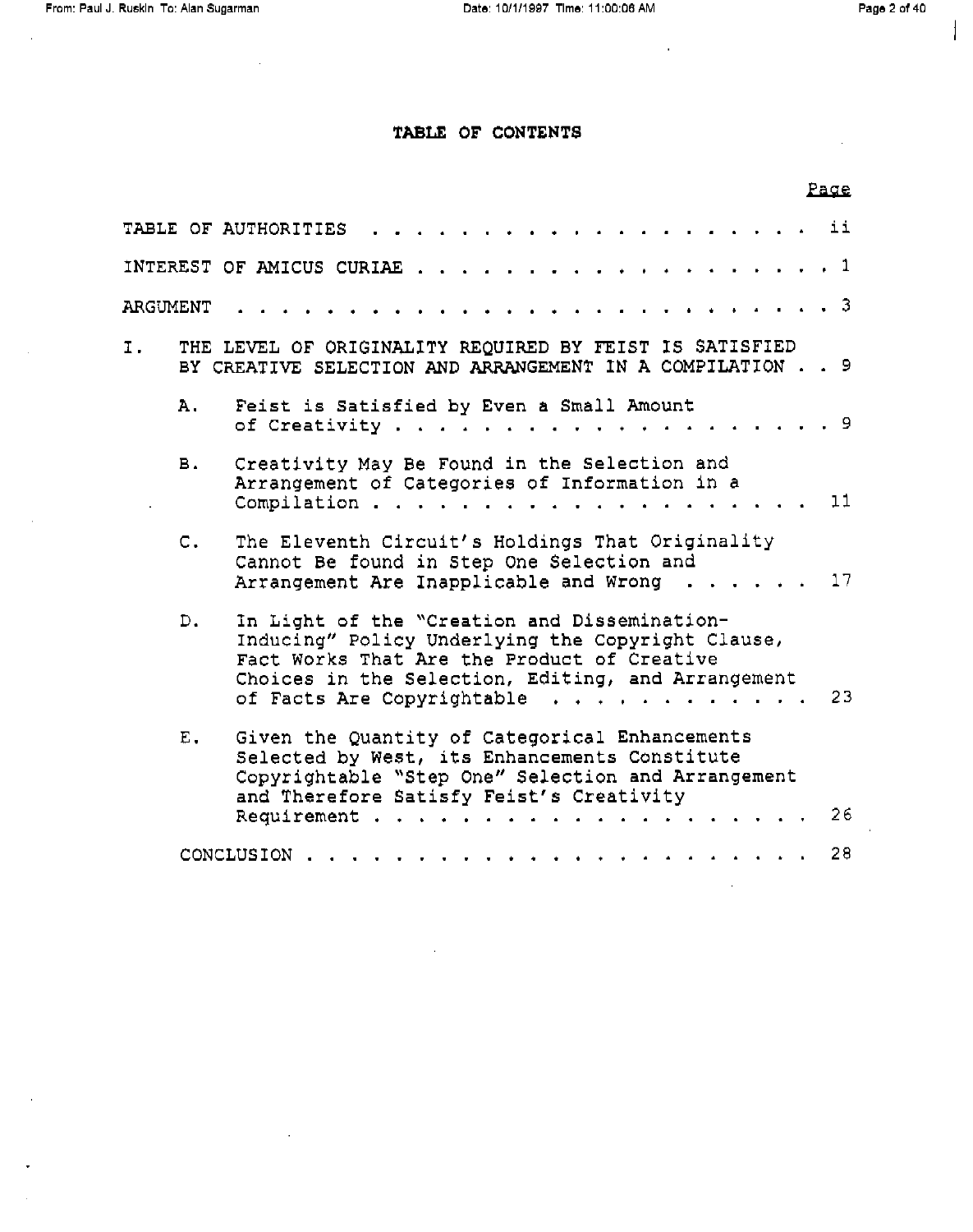I

#### TABLE OF AUTHORITIES

#### **Cases Page 2018**

r

 $\bar{\Delta}$ 

 $\bar{t}$ 

 $\mathbb{R}^{\frac{1}{p}}$ 

| Banks Law Pub. Co. v. Lawyers' Cooperative<br>Pub. Co., 169 F. 386 (2d Cir. 1909),<br>appeal dismissed, 223 U.S. 738 (1911) 7                            |
|----------------------------------------------------------------------------------------------------------------------------------------------------------|
| Banks v. Manchester, 128 U.S. 244 (1888) 7                                                                                                               |
| BellSouth Adver. & Publishing Corp. v.<br>Donnelly Info. Publishing, 999 F.2d<br>1436 (11th Cir. 1993), cert. denied,<br>510 U.S. 1101 (1994) 17, 18, 22 |
| CCC Info. Servs., Inc. v. Maclean Hunter Mkt.<br>Reports, Inc., 44 F.3d 61 (1994), cert.<br>$denied,$ U.S. $\ldots$ , 116 S.Ct.72(1995) 15, 16, 26, 28   |
| Corsearch Inc. v. Thomson & Thomson,<br>792 F. Supp. 305 (S.D.N.Y. 1992) 13, 14                                                                          |
| Feist Publications v. Rural Tel. Serv. Co.,<br>499 U.S. 340 (1991) passim                                                                                |
| Key Publications, Inc. v. Chinatown Today<br>Publishing Enters., Inc., 945 F.2d 509<br>(2d Cir. 1991) passim                                             |
| Kregos v. Associated Press,<br>937 F.2d 700 (2d Cir. 1991) passim                                                                                        |
| Lipton v. The Nature Co., 71 F.3d 464                                                                                                                    |
| Matthew Bender & Co., Inc. v. West Publishing Co.,<br>1997 U.S. Dist. LEXIS 6915 (S.D.N.Y. May 19, 1997) . 26, 27                                        |
| Warren Publishing Inc. v. Microdos Data<br>Corp., 115 F.3d 1509 (11th Cir. 1997) 19, 20, 21, 22                                                          |
| Wheaton v. Peters, 33 U.S. 591 (1834) $\ldots$ 7                                                                                                         |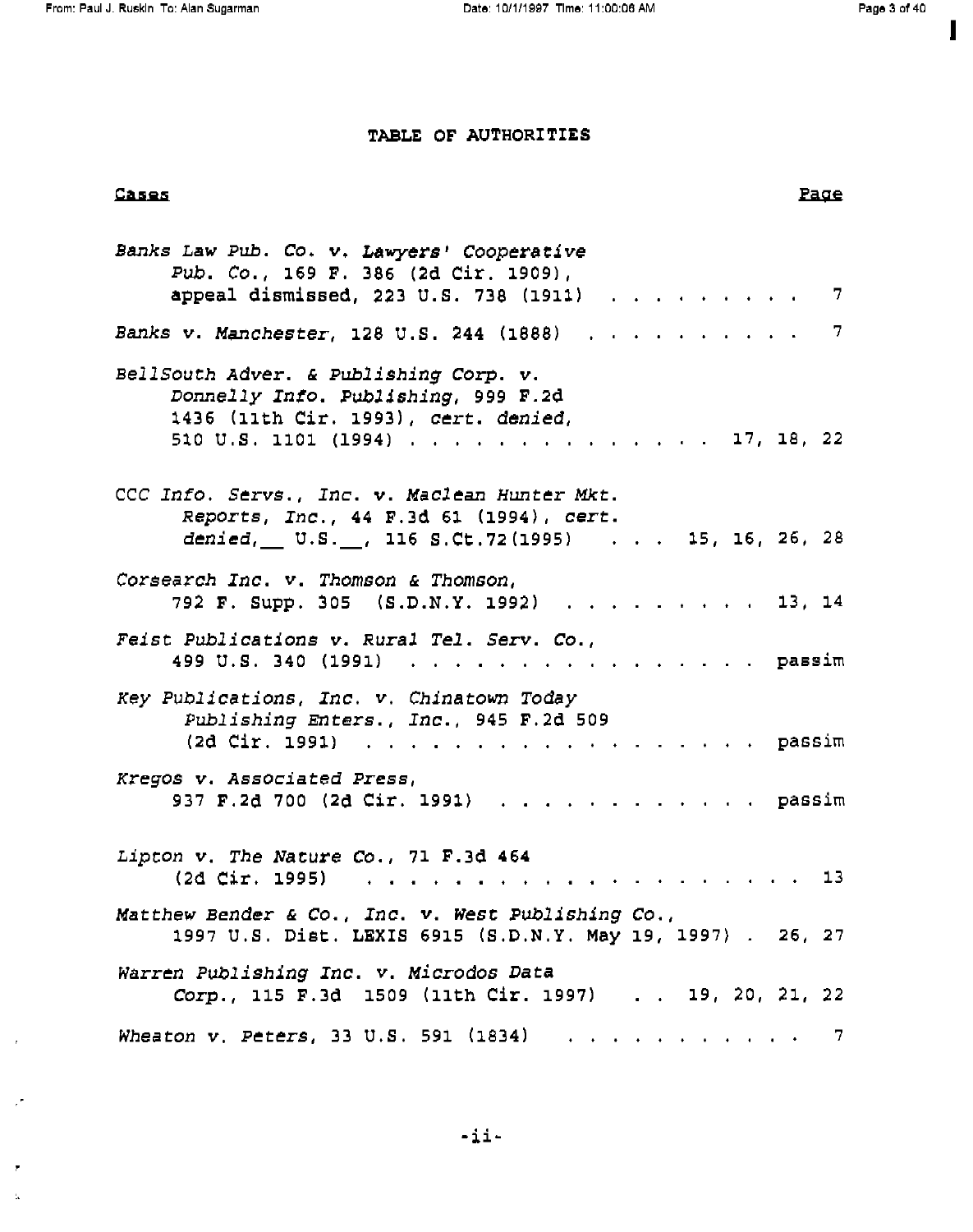$\sim 10^{-1}$ 

 $\sim 10^6$ 

 $\mathcal{A}^{\mathcal{A}}$ 

 $\ddot{\phantom{a}}$ 

 $\mathbf{z}$  .

 $\epsilon$  $\langle \ldots \rangle$  1

#### STATUTES AND OTHER AUTHORITIES

| 17 U.S.C. S 102 (1996) 3, 21         |  |  |  |  |  |  |  |  |  |  |  |  |  |
|--------------------------------------|--|--|--|--|--|--|--|--|--|--|--|--|--|
|                                      |  |  |  |  |  |  |  |  |  |  |  |  |  |
|                                      |  |  |  |  |  |  |  |  |  |  |  |  |  |
| U.S. Const. art. I, § 8, cl. 8 2, 29 |  |  |  |  |  |  |  |  |  |  |  |  |  |

#### MISCELLANEOUS

| Jane C. Ginsburg, No "Sweat"? Copyright and<br>Other Protection of Works of<br>Information after Feist v. Rural<br>Telephone, 92 Colum. L. Rev. 338(1992) 24 |  |
|--------------------------------------------------------------------------------------------------------------------------------------------------------------|--|
| Raymond Snoddy, Reed Elsevier Shares Drop on<br>U.S. Legal Ruling, Fin. Times, May 23, 1997 25                                                               |  |
| U.S. Copyright Office Report on Legal<br>Protection for Databases, August 1997 22, 23, 24                                                                    |  |

 $\hat{\mathcal{A}}$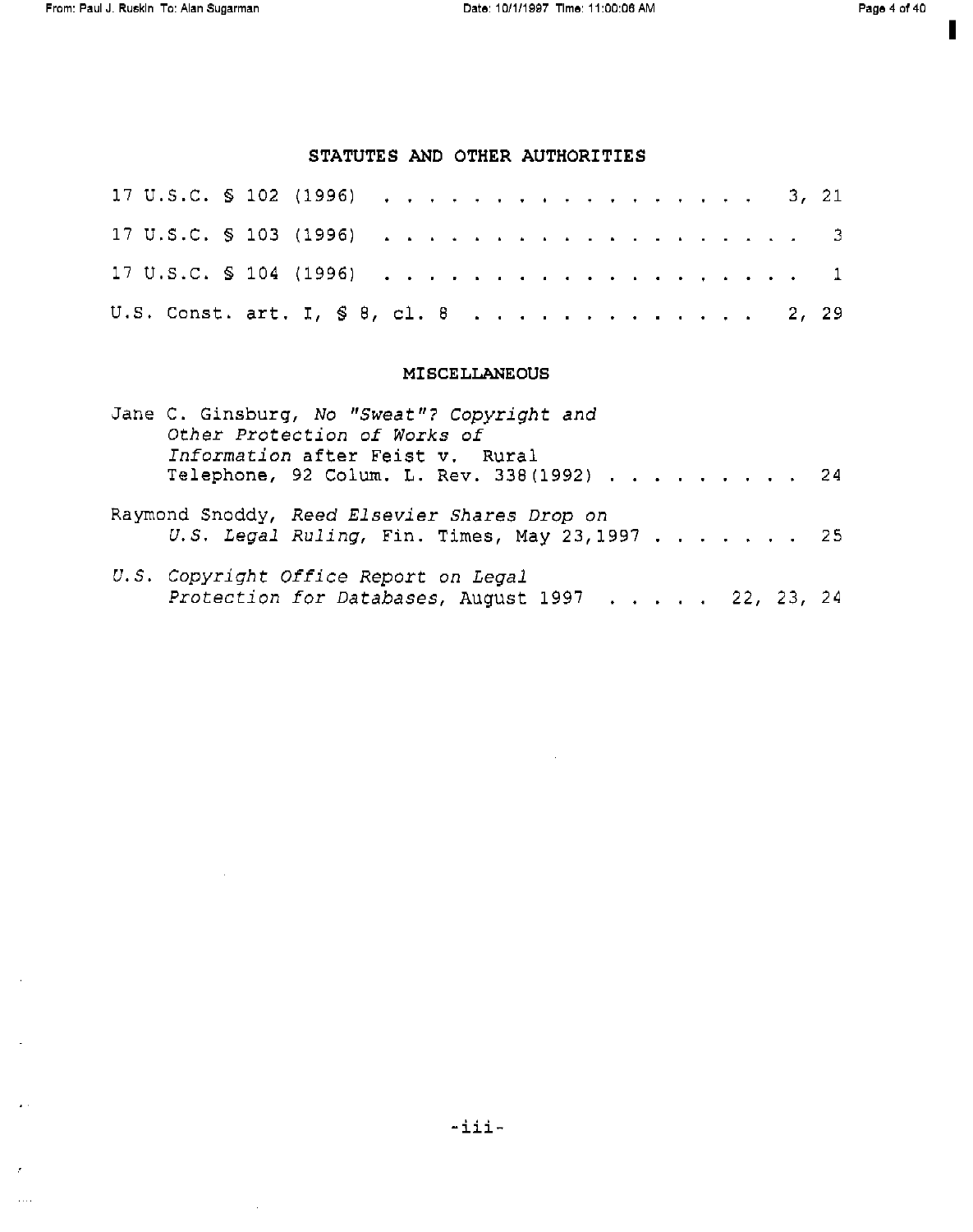IN THE UNITED STATES COURT OF APPEALS FOR THE SECOND CIRCUIT

HYPERLAW, INC.,

Plaintiff-Appellee,

V.

WEST PUBLISHING COMPANY

Defendant-Appellant,

on Appeal from the United States District Court for the Southern District of New York

#### INTEREST OF AMICUS CURIAE

Reed Elsevier, Inc. ("Reed") is an international firm with substantial publishing operations in the United States and abroad and a substantial interest in the resolution of this appeal.

Through its Lexis-Nexis service, Reed is one of the leading electronic publishers in the nation. Reed selects, edits, arranges, annotates, and makes available in useful form an enormous amount of fact-based material. Some of its publications include works of the United States government for which copyright may not be claimed, under 17 U.S.C. § 104. Reed also compiles and publishes databases that include enhanced and annotated factual material drawn from state and local governments. in order to serve those persons who find undigested, unedited, raw works of the government less than optimally useful, Reed has chosen to enter  $-$  and indeed, has helped to create  $-$  a market for annotated, enhanced copies of such works.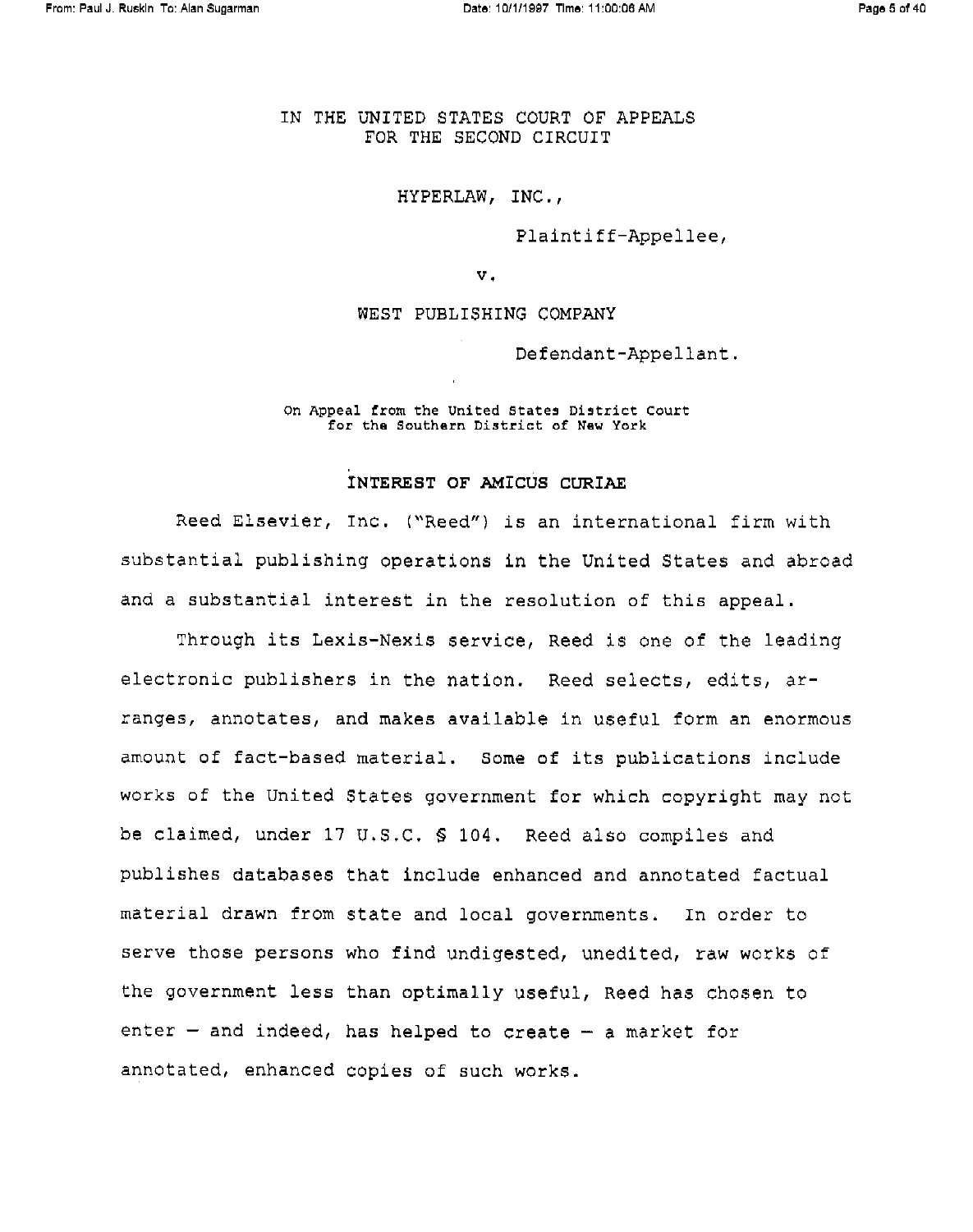The choices Reed makes concerning which kinds of works to publish, and how best to add value to those works by enhancing them, are the product of substantial and ongoing creative effort, applied by thoughtful professionals. They are also the result of substantial investments. Reed is induced to publish such works, and to refine and improve them, by the incentive of financial gain; and the public is thereby benefitted in precisely the manner the Framers contemplated.

Reed's choices of how best to enhance such works differ in meaningful respects from those of its competitors, and the public is benefitted by publishers' competition to create the best, most helpfully enhanced editions.

Any judgment refusing copyrightability for a work that is widely and profitably published, competitive in its field, and purchased by thousands on a day-to-day basis, must give pause. Analysis of such a decision must necessarily begin with the Copyright Clause's stated policy of encouraging creation through grants of limited monopoly rights. The Constitution grants Congress the power to "promote the Progress of Science and useful Arts, by securing for limited Times to Authors and Inventors the exclusive Right to their respective Writings and Discoveries." U.S. Const. art. I, § 8, cl. B. Here, the district court misapplied the Supreme Court's standard for copyrightability set out in Feist Publications v. Rural Tel. Serv. Co., 499 U.S. 340

-2-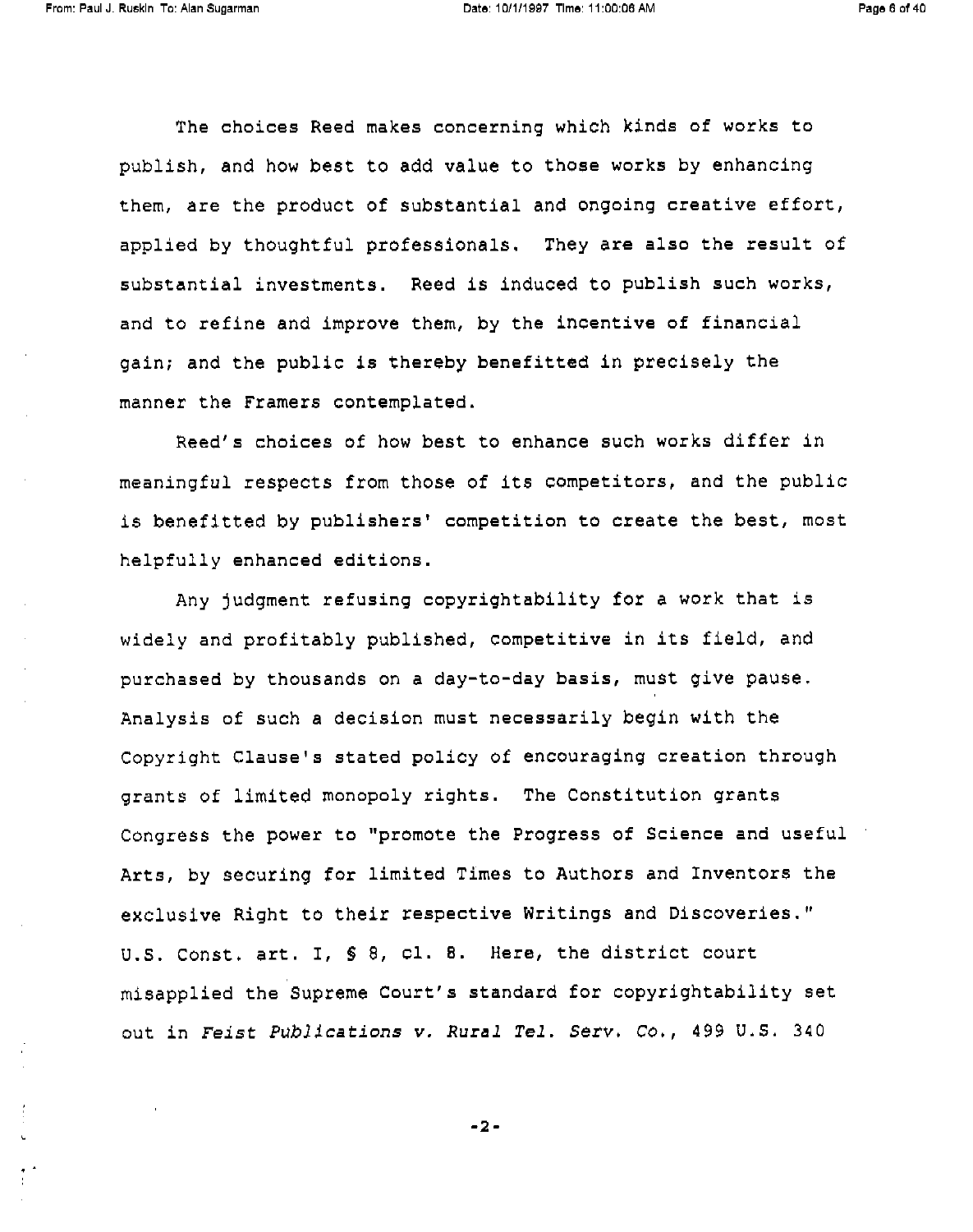(1991), and in doing so failed to give effect to the policies underlying the Copyright Clause and the Copyright Act.

Reed submits this amicus curiae brief, accompanied by a motion for leave to file, to assist the Court in understanding the harmful consequences that would attend acceptance of the district court's reasoning below. If  $-$  contrary to such cases in this Court as Kregos and Key Publications  $-$  creativity in the selection of what categories of information to be published and their resulting arrangement is held insufficient for copyrightability, then a substantial number of books and electronic fact-works, such as almanacs, creative databases, and the like will be subject to piracy. Reed's detailed consideration here of the kinds of creativity that underlie fact works should help to forestall the pointless and unjustified elimination of the incentives to create and publish such works, and to safeguard the vitality of the publishing industry's commitment to the creation and publication of better fact works.

#### **ARGUMENT**

Copyright "subsists . . . in original works of authorship fixed in any tangible medium of expression," including compilations.' In Feist Publications v. Rural Tel. Serv. Co., 499 U.S.

<sup>1</sup> 17 U.S.C. §S 102-103. We do not take up, believing it to be irrelevant for purposes of this case, the dispute below with respect to whether Hyperlaw's proposed copying is best viewed as copying of West's compilations or of its derivative works. Each case report can be considered a derivative work, but they are (continued...)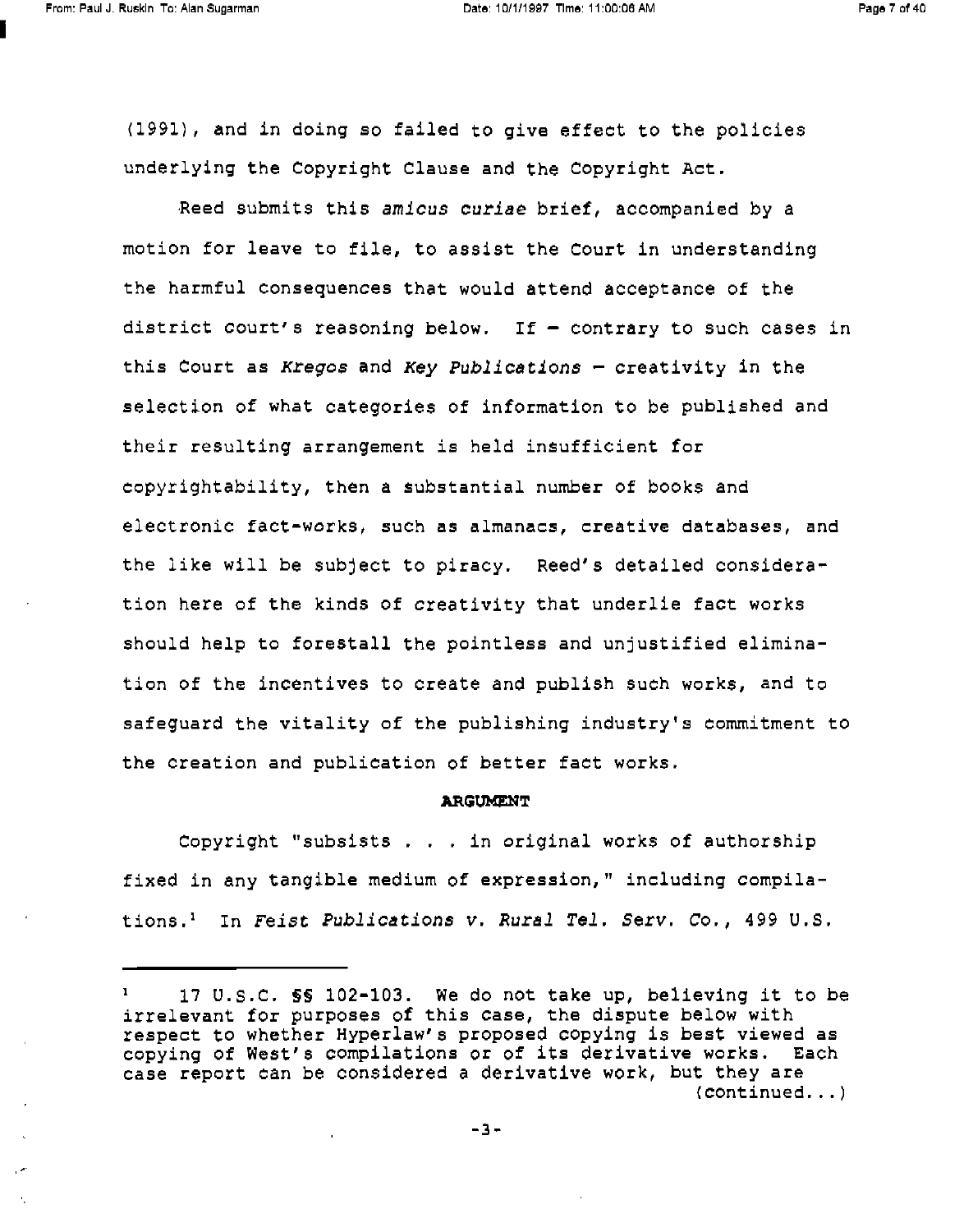340 (1991), the Supreme Court applied the term "original" to compilations of facts and held that "originality" in that context could be found in the selection and arrangement of facts, so long as the choices as to selection and arrangement were independent and at least minimally creative:

> The compilation author typically chooses which facts to include, in what order to place them, and how to arrange the collected data so that they may be used effectively by readers. These choices as to selection and arrangement, so long as they are made independently by the compiler and entail a minimal degree of creativity, are sufficiently original that Congress may protect such compilations through the copyright laws.'

In holding that the essence of copyright's originality requirement is "minimally" creative choice, Feist did not, however, prescribe the precise nature of creative choice that would satisfy the statute, much less hold that some kinds of creative choice are insufficient to support copyright.

<sup>2</sup> Feist, 499 U.S. at 348.

 $(1)$ ...continued)

compiled into volumes which have found a ready and lucrative market because of the value added by West. The important fact for analytical purposes, we believe, is that the promise of economic return resulting from copyright protection has established incentives for West to create useful, enhanced judicial opinions, which are published in compiled form. It is those volumes from which Hyperlaw seeks to copy, and it is not labels but (a) the creativity in West's work in those case reports in those volumes, and (b) the threatened harm to incentives for ongoing creation of such compiled enhanced works threatened by Hyperlaw's plans, that must inform the resolution of this case.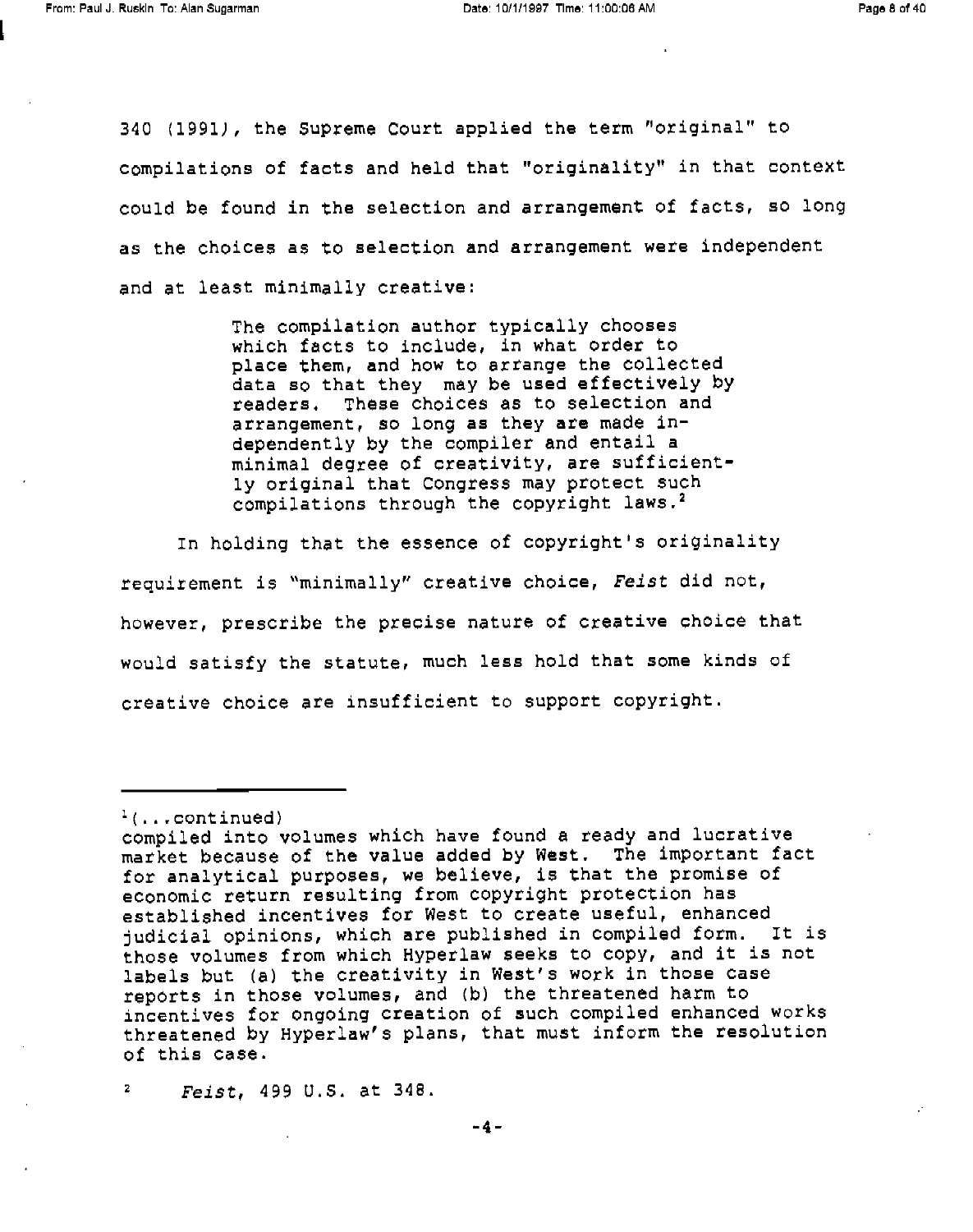It is useful, in examining the decision below, to conceive of the creation of a compilation as consisting of creativity at one or both of two steps. An author who embarks on a compilation typically starts by deciding what categories of facts or material will be presented to the reader ("Step One" creativity, or "category selection"). This involves creativity at a categorical level: the selection and general arrangement of the classes of information that will constitute the compilation.

In certain compilations, this kind of selection and arrangement of the classes comprising the framework is the principal or even sole creative act involved in the creation of the compilation: the data comprising the compilation inevitably, indeed almost algorithmically, falls within the created categories.

Other compilations entail an additional level of creativity, because the categories created or selected require not just a straightforward act of finding the data called for, but choice about whether particular data falls within the parameters selected (e.g., which are the best Chinese restaurants in Manhattan, who are the best left-handed catchers in the American League) ("Step Two" creativity, or "subjective categorization").

To understand how creativity at Step Two differs from creativity at Step One, compare compilations listing "all movie theaters and video stores within six blocks of subway stations in Manhattan" or listing "all video stores with over 2000 pre-1975 films" with a compilation listing "the best movie theaters and

-5-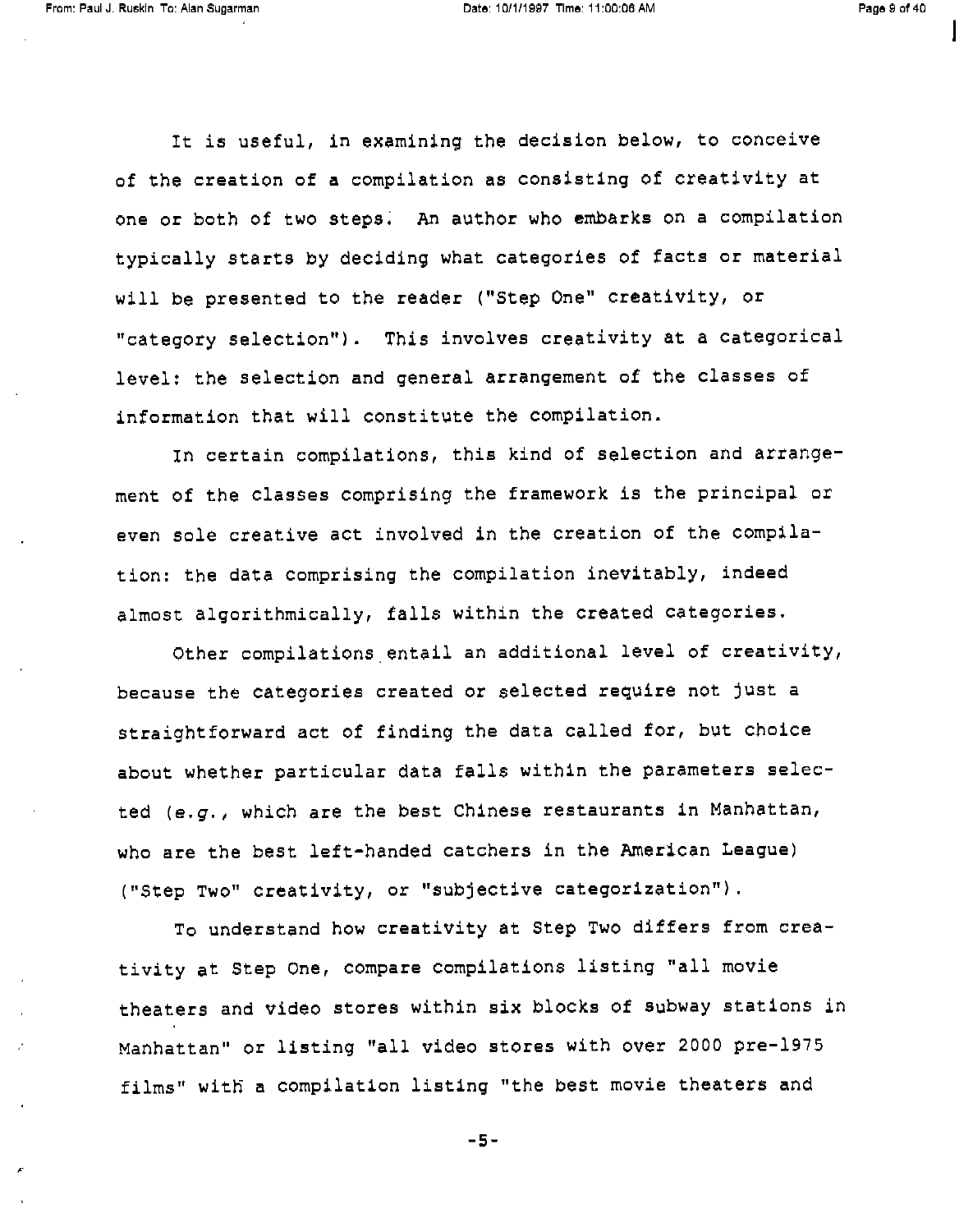video stores in Manhattan." In all three examples, the author must make "Step One" creative choices about the categories of information to be included in his compilation. In the first two examples, however, that is all the creativity involved: once the category of information to be included has been decided, there is no further creativity entailed in "finding the facts" for the selected categories to be covered. Having made the creative decision to publish a listing of video stores renting 2000 pre-1975 films, for example, it remains only to undertake the labor of visiting such stores, or calling them, to determine whether they fit the selected category.

By contrast, in the third example, there is an additional exercise of creative judgment to be made. The information to be compiled is not a collection of objective "facts" but a collection of subjective judgments  $-$  for example, whether any particular theater is good enough to be listed.<sup>3</sup>

No one disputes that "Step Two" selection and arrangement is sufficient for copyrightability of the resulting expression. The question before this Court is whether the creativity required to render a particular work eligible for copyright can be found in a compilation where creative choice has been exercised principally

One could argue that there is room for creative judgment in the insertion of data even in the first example: if Radio City Music Hall shows films once a month, does it qualify as a "movie theater"? For purposes of this argument, we will assume that there exist certain compilations in which the only creative judgment is found in the selection and arrangement of data categories.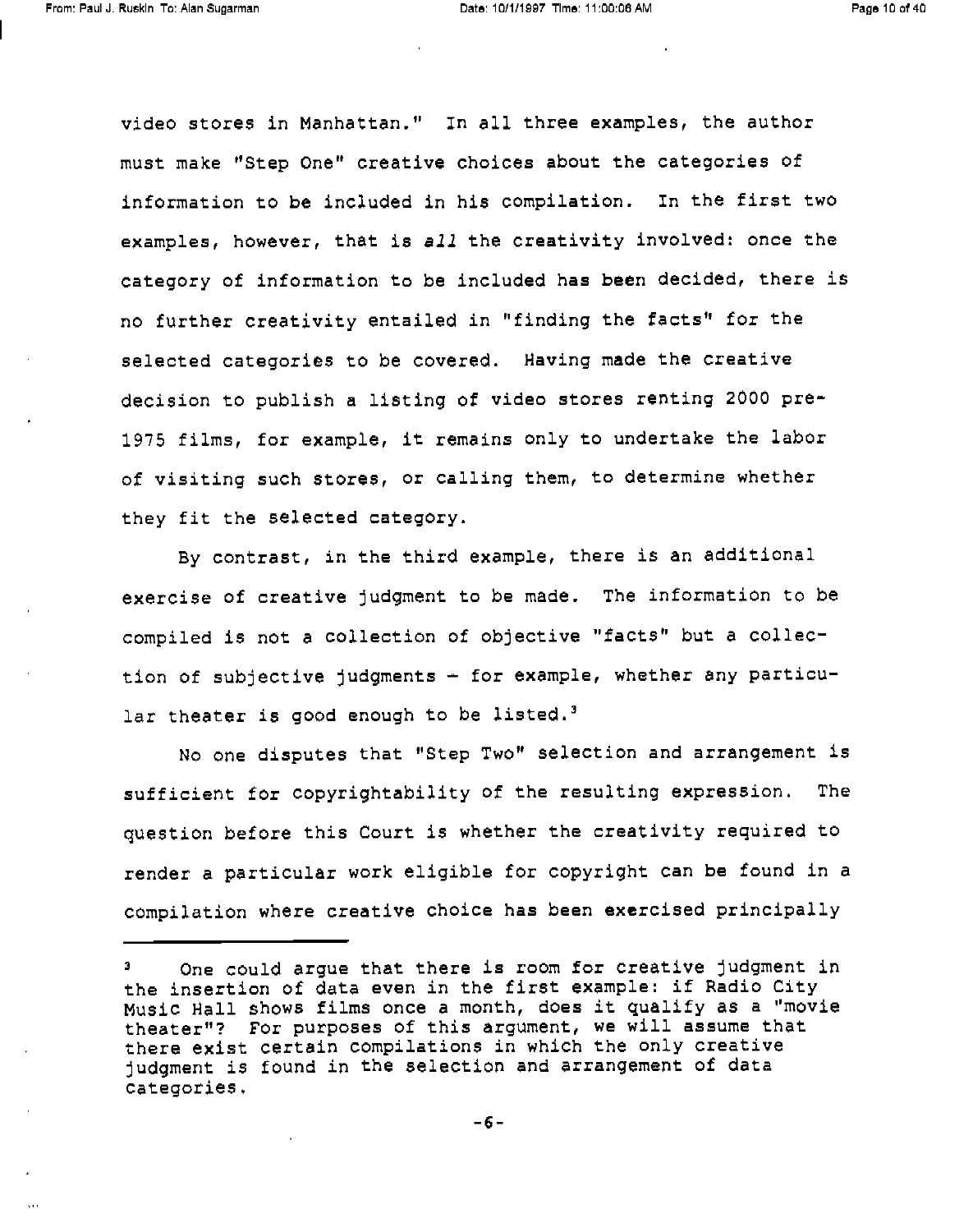in the selection and arrangement of data categories (given a range of choices that authors could make as to what information to select, arrange, and publish), and where once those categories are determined, the expression is obtained largely by the relatively non-creative process of finding and adding the "facts" called for by the categories selected.'

Judicial opinions, without more, are uncopyrightable, and anyone who publishes them has no right to stop others from reprinting such opinions.' But publishers have created and participated in a market for improved editions that differ one from another in myriad ways: publishers make choices of whether to publish a subset of all opinions, and, if so, which subset; and they make decisions about what additional pieces of information or commentary, to the opinions selected. West, for example, as shown in the record below, makes numerous "Step One" choices including, but not limited to: (1) how to expand certain

5. <sup>5</sup> See, e.g., Wheaton v. Peters, 33 U.S. 591 (1834) ("[N]o<br>reporter has or can have any copyright in the written opinions delivered by this court; and . . . the judges thereof cannot confer on any reporter any such right."); Banks v. Manchester,<br>128 U.S. 244, 253 (1888); Banks Law Pub. Co. v. Lawyers' Cooperative Pub. Co., 169 F. 386, 387 (2d Cir. 1909), appeal dismissed, 223 U.S. 738 (1911).

<sup>°</sup> Although amicus believes that West established sufficient analytical purposes to the largest conceptual error made by the district court - the discounting of Step One creativity as irrelevant under Feist. Thus, in the argument that follows, we<br>will largely ignore West's Step Two creativity, and proceed to demonstrate that the originality or creativity required by the Constitution may be found in categorical selection and arrangement (Step One creativity).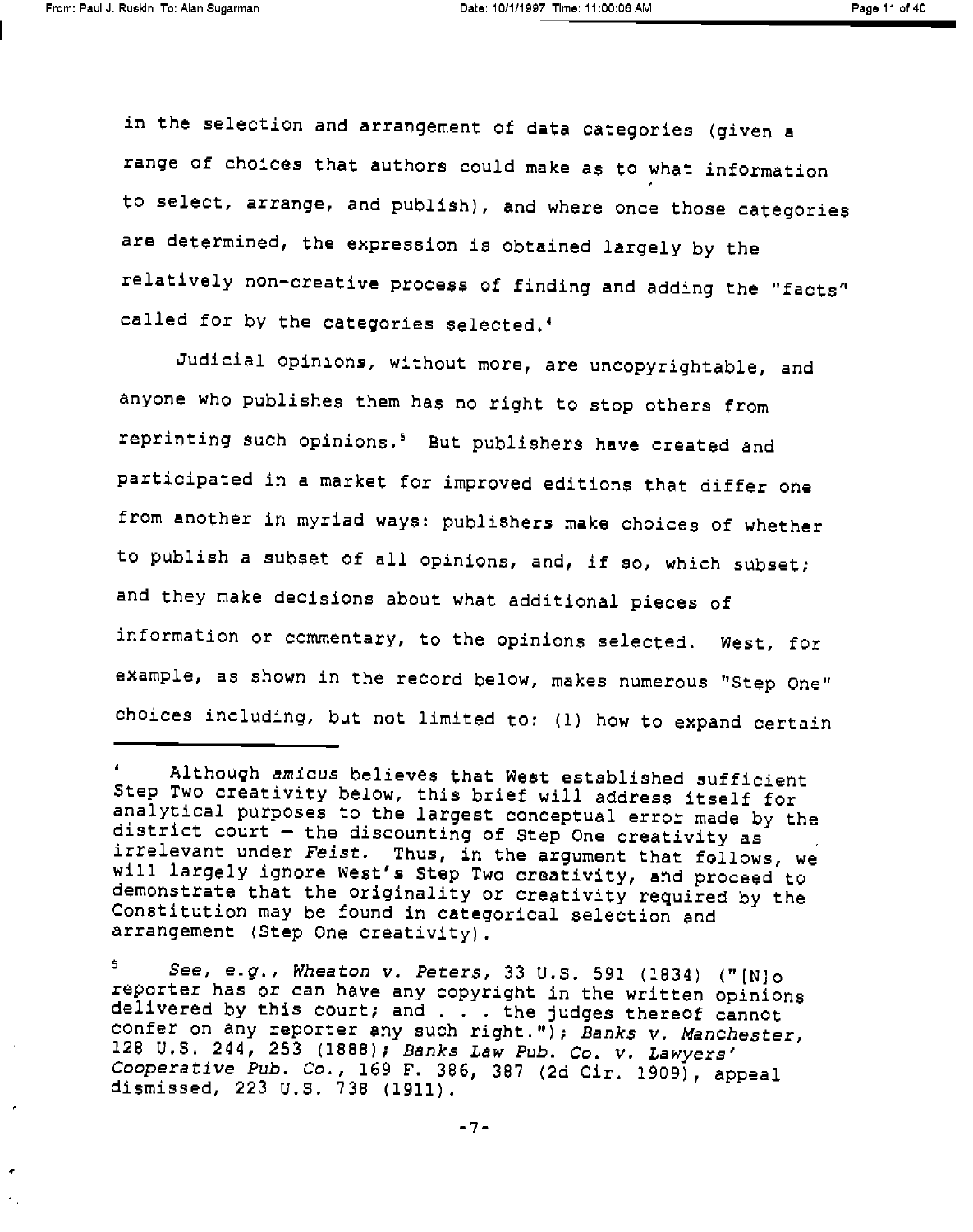citations; (2) what categories of attorney-related information to include; and (3) the selection and arrangement of court line and date line information.

The district court below held, as a matter of law, that "Step One" selection and arrangement of data is an insufficient basis for copyrightability in this case and indeed generally, and that both the Constitution and the copyright statutes preclude copyrightability for fact works that are compilations of data or of enhanced non-copyrightable works absent "Step Two" selection and arrangement. This was a fundamental error stemming from a seriously flawed reading of Feist. As discussed more fully below, Feist does not prescribe the kind of creative choices required to render a work copyrightable. The minimum requirement under Feist is that there be some discernable level of creative choice. Nothing in Feist suggests that creative category selection expressed in a particular work is necessarily insufficient as a matter of law. Under the facts presented in this case, the necessary creativity here can be found in the numerous, creative "Step One" choices made by West in preparing its case reports, even without considering West's "Step Two" judgments and other creative contributions.

It is vital, for amicus, for other publishers of fact works and for the database industry generally, that this Court correct the district court's conceptual error. Based on the Supreme Court's reasoning in Feist, on prior holdings in this Circuit and

-8-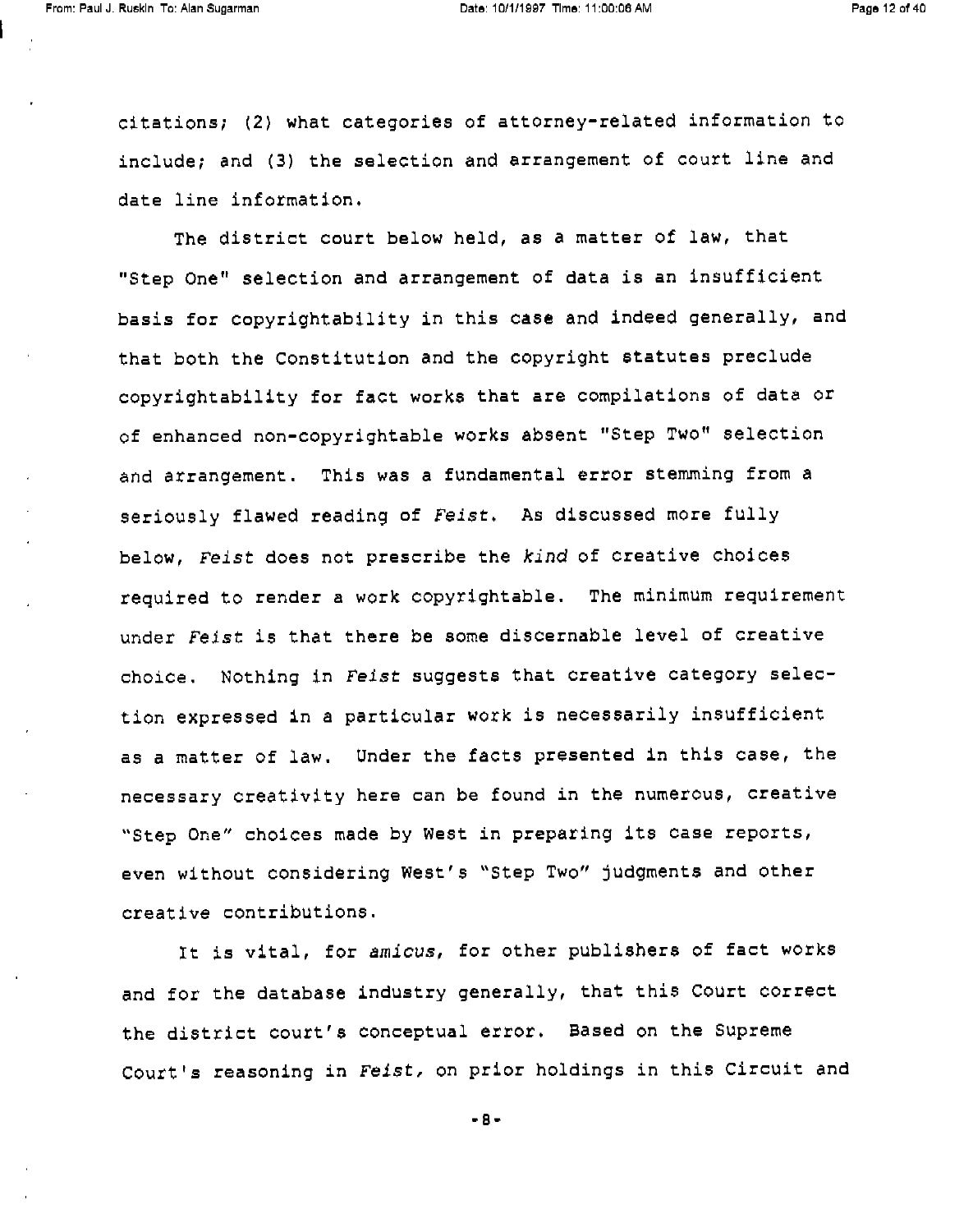on sound policy considerations embodied in the copyright law, this Court should reaffirm that subjective categorization - "Step Two" creativity  $-$  is not a necessary condition for databases, compilations, or collections of annotated public record documents to be eligible for copyright. In such works, the expression for which copyright is sought may well find the constitutionally sufficient "slight amount" of creativity in the creative selection, editing, or arrangement of the categories of information to be included.

I. THE LEVEL OF ORIGINALITY REQUIRED BY FEIST IS SATISFIED BY CREATIVE SELECTION AND ARRANGEMENT IN A COMPILATION.

#### A. Feist is Satisfied by Even a Small Amount of Creativity.

In Feist, the Court defined originality as requiring only that "the author make the selection or arrangement independently (i.e., without copying that selection or arrangement from another work), and that it display some minimal level of creativity."<sup>6</sup> Once independent creation is established, only a bare minimum of creativity is required to render a work copyrightable. The Supreme Court's unanimous decision in Feist denied copyright protection to the white pages directory at issue in the case, but indicated that "the originality requirement is not particularly

<sup>6</sup> Feist, 499 U.S. at 358 (emphasis added).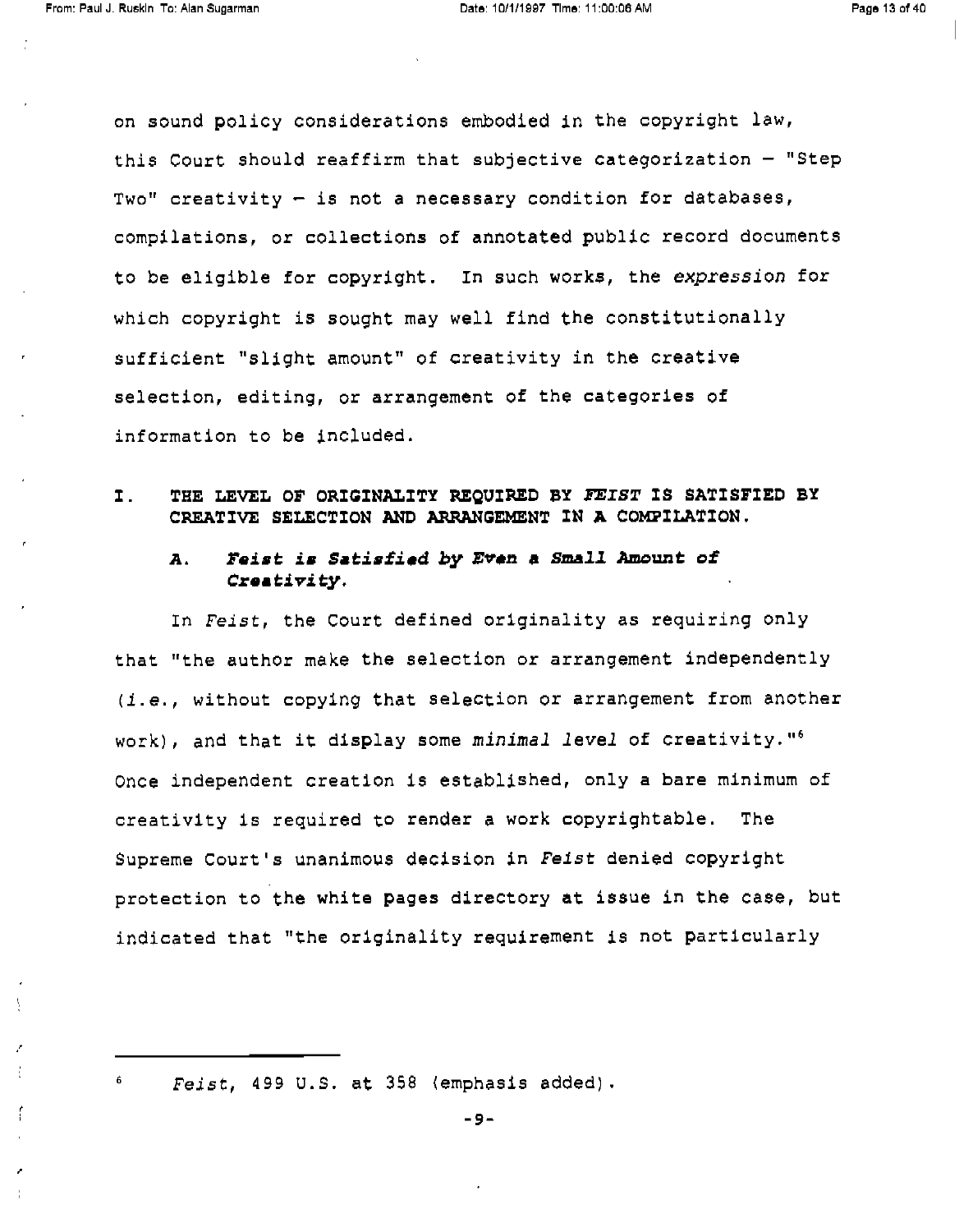stringent."' The requisite level of creativity is "extremely low": the work must merely "possess some creative spark, 'no matter how crude, humble or obvious' it might be."' According to the Court, in language at odds with Judge Martin's sweeping reasoning here, "the vast majority of compilations will pass this test."'

The particular facts of Feist presented the court with the limiting case, just the other side of the minimal level of originality required by the Constitution and the Copyright Act. In determining whether Feist, by taking 1,309 names, towns, and telephone numbers from Rural's white pages, copied anything that was "original" to Rural, the Court looked to the selection and arrangement of the names and numbers to determine whether the author of the compilation met the standard of originality. The Court found that the selection, coordination, and arrangement of Rural's white pages did not satisfy the minimum Constitutional standard for copyright protection.<sup>10</sup> While the originality standard is low, "the selection and arrangement of facts cannot be so

 $^7$  499 U.S. at 358.

499 U.S. at 358 (quoting Nimmer on Copyright  $S$  1.08[C][1]); see also id. at 359 (only works "in which the creative spark is<br>utterly lacking or so trivial as to be virtually nonexistent" are denied copyright on originality grounds).

 $9$  499 U.S. at 359.

C

 $10$  See 499 U.S. at 362.

-i0-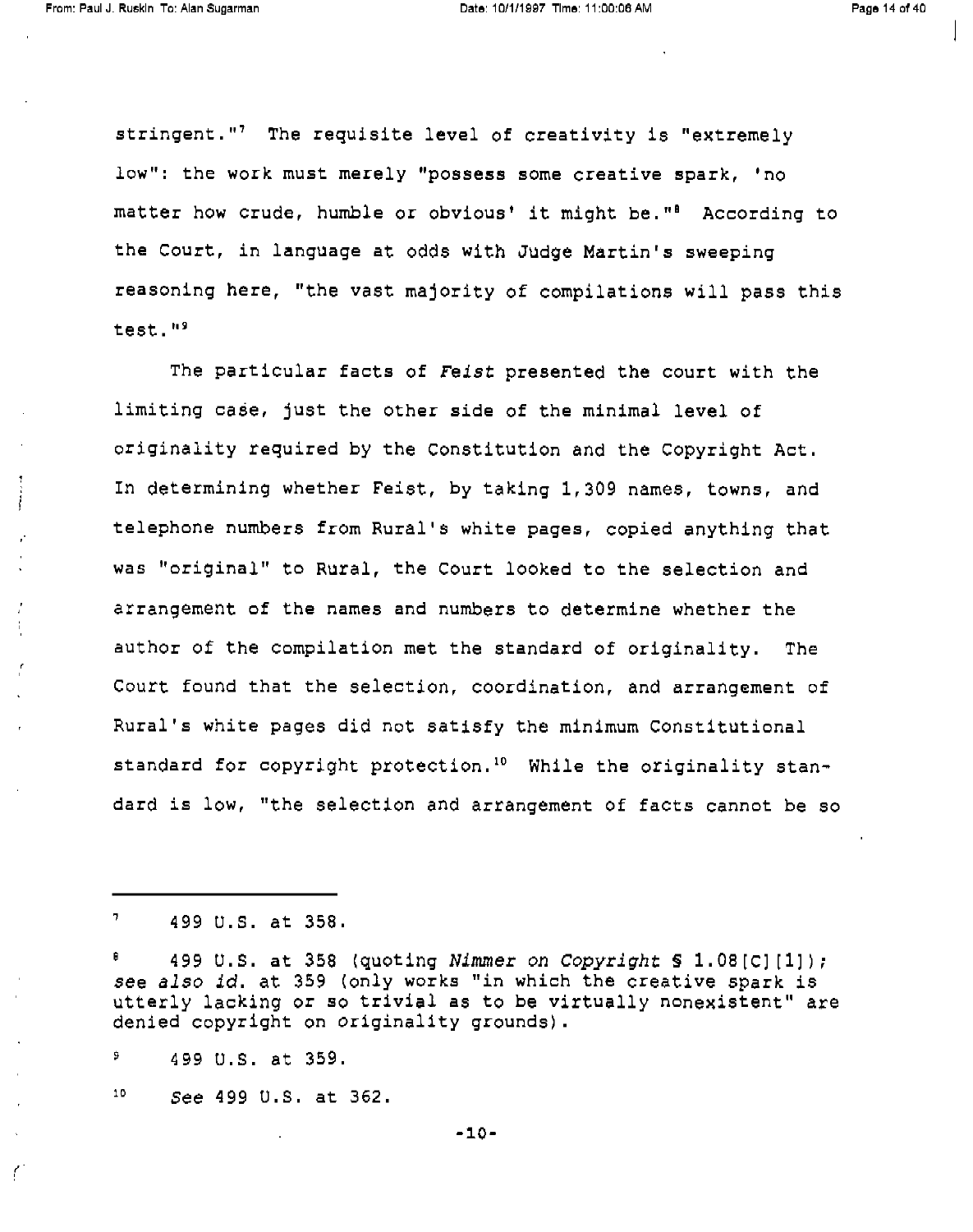mechanical or routine as to require no creativity whatsoever. $"$ " Rural's white pages did nothing more than list Rural's subscribers in alphabetical order, so Rural could not claim originality in its coordination and arrangement of facts:<sup>12</sup> arranging names alphabetically was "an age-old practice, firmly rooted in tradition and so commonplace that it has come to be expected as a matter of course. It is not only unoriginal, it is practically inevitable."<sup>13</sup> Because Rural's compilation was selected, coordinated and arranged in a way that "utterly lacks originality," Feist's use of the listings could not constitute copyright infringement.14 But notwithstanding that result, the Court's unanimous opinion, full of references to the "minimal" or "slight" amount of creativity necessary, and with its pointed warning that "the vast majority of compilations will pass (this] test," makes plain that no high creativity standard was being erected.

## B. Creativity May Be Found in the Selection and Arrangement of Categories of Information in a Compilation.

In the years since Feist, this Court has had occasion to consider the "minimal degree of creativity" required to render a work eligible for copyright. Its decisions have reaffirmed that only a small degree of creativity required for copyright protec-

-11-

<sup>11</sup>12 13 14 499 U.S. at 362. See 499 U.S. at 363. 499 U.S. at 363 (citation omitted). 499 U.S. at 364.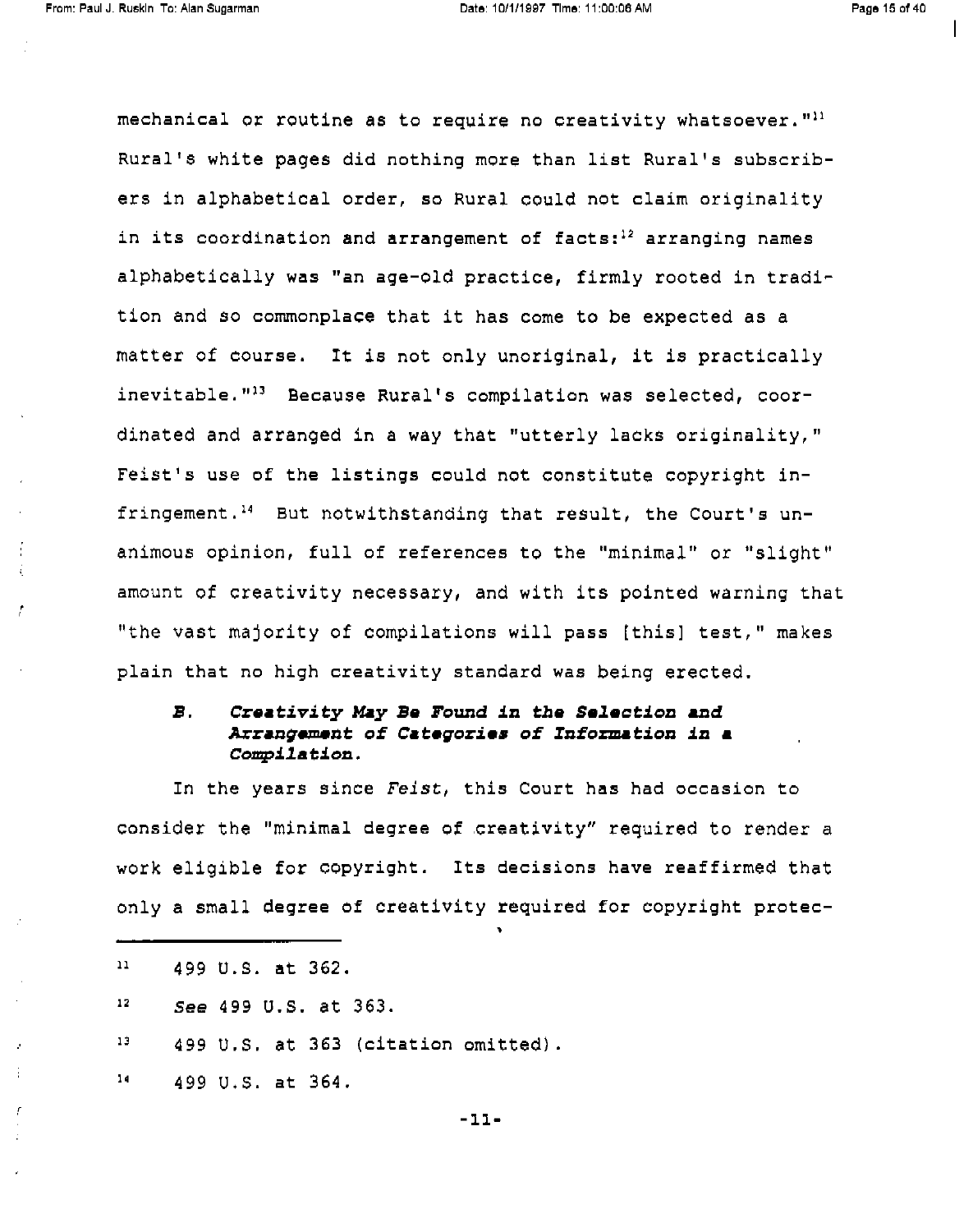tion, and they have also expressly decided a second principle: that "Step One" creativity in the selection and arrangement of categories of information within a compilation can qualify a work for copyright protection if it is minimally creative within the meaning of Feist.

In Kregos v. Associated Press, 937 F.2d 700 (2d Cir. 1991), this Court considered the copyrightability of a baseball statistics form. Although not in so many words, the court's analysis focused exclusively on Kregos' "Step One" selection and arrangement:

> [T]he controversy in this case concerns only Kregos' rights to the form without each day's data, in other words, his rights to the particular selection of categories of statistics appearing on his form.

Kregos, 937 F.2d at 702 (emphasis added). This Court held that Kregos' selection of categories of information about the starting pitchers scheduled to appear in each game displayed the requisite originality and creativity to entitle his form to copyright protection:

> It cannot be said as a matter of law that in selecting the nine items for his pitching form out of the universe of available data, Kregos has failed to display enough selectivity to satisfy the requirement of originality."

937 F.2d at 704.

Moreover, the Kregos panel refused to use the "merger doctrine" and the fact that the expression reflected a useful idea (using data to predict the results of baseball games) to bar

-12-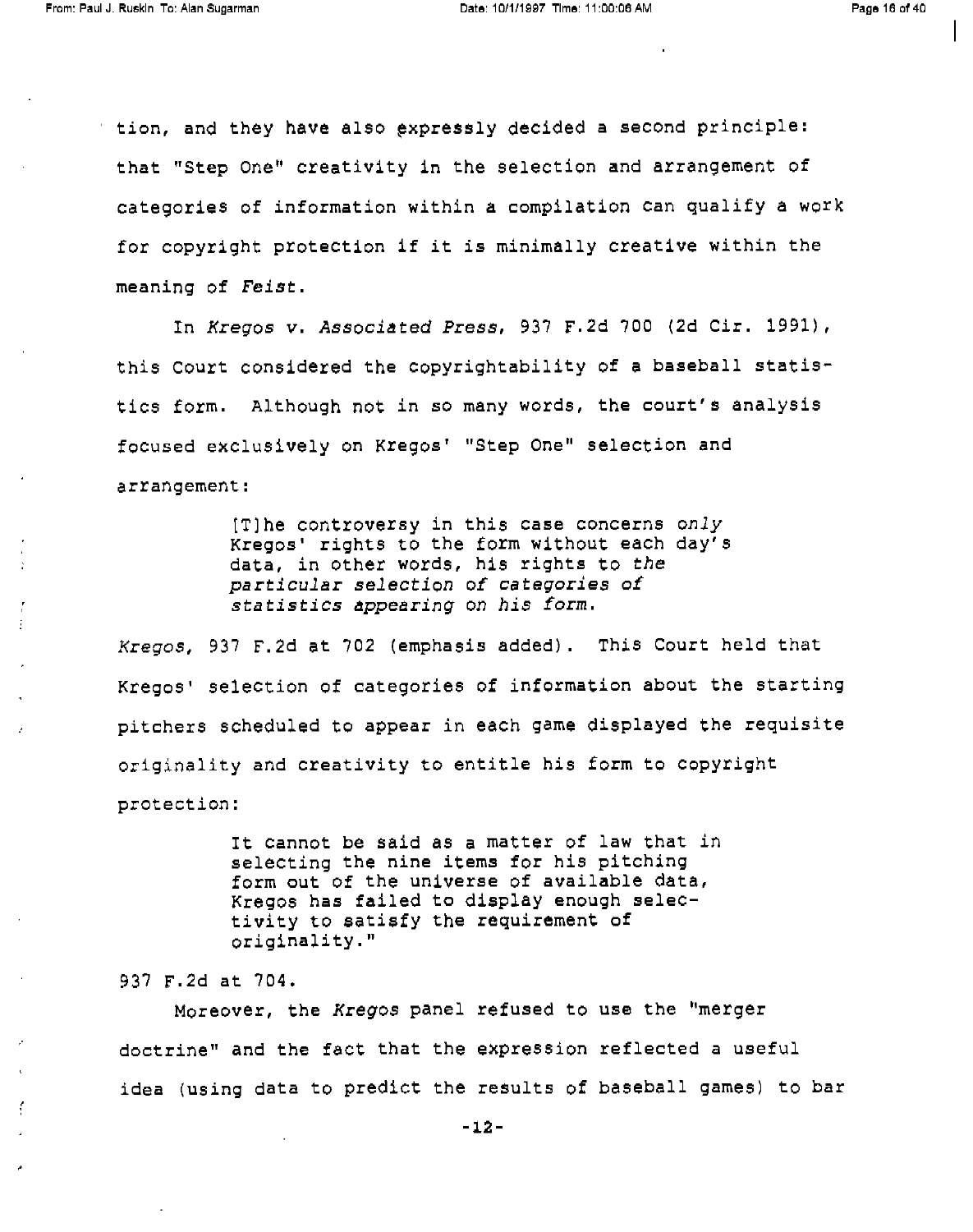copyright protection. The number of potential variations for selection of categories in this case indicated that there were a sufficient number of ways of expressing Kregos' idea. So long as the selection of categories involves "matters of taste and personal opinion, there is no serious risk that withholding the merger doctrine will extend protection to an idea."<sup>15</sup>

Unsurprisingly, a New York district court, following Feist and Kregos, held an "enhanced" database of trademark information to be copyrightable, where the "selection and arrangement" was similar to the case at hand. The court found that Thomson & Thomson, the holder of the copyright in the database, had "offered sufficient evidence of its selection, coordination, enhancement and programming of the state trademark data, as well as other contributions that establish the originality and requisite creativity, and thus copyrightability of the TS-State database." Corsearch Inc. v. Thomson & Thomson, 792 F. Supp. 305, 322 (S.D.N.Y. 1992). The "selection, coordination and enhancement" cited by the district court included:

<sup>15</sup> 937 F.2d at 707; see also Lipton v. The Nature Co., 71 F.3d 464, 470 (2d Cir. 1995) (granting copyright protection because the arrangement of terms was based upon the plaintiff's "creative and aesthetic judgment"). Any argument that there is no judgment in west's arrangement of the factual information contained in the opinions that it reports must fail. The decisions involved in presenting the facts and deciding which categories to include clearly require the exercise of judgment as to which other authors could, and do, differ.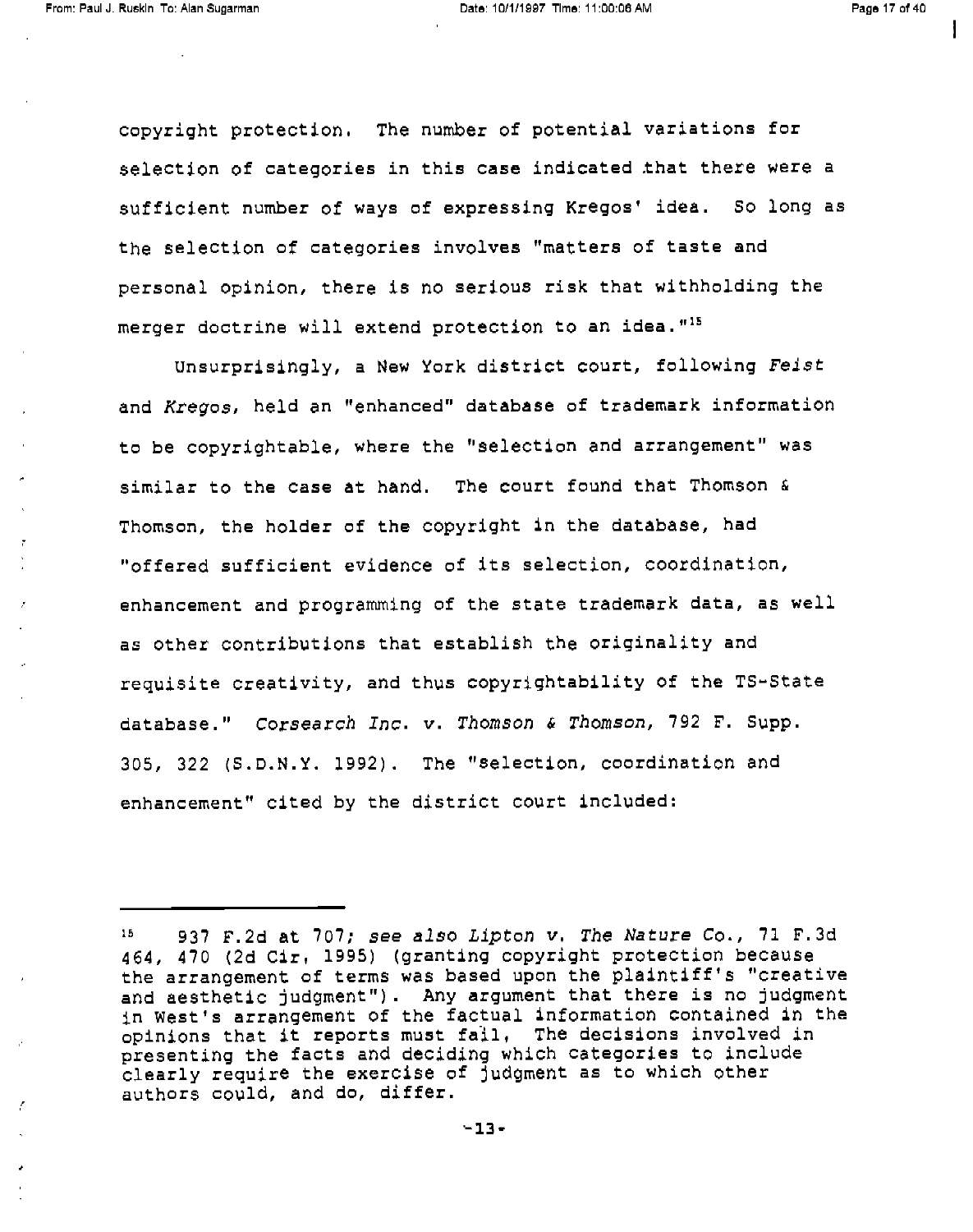- advising states of categories of data that Thomson & Thomson wished to collect and providing them with forms to facilitate collection of this data;
- adding codes to indicate whether each trademark consisted of<br>a word with a design, a word only, or a design only;
- adding Thomson & Thomson's assessment of the international classification for the goods covered by each mark;
- supplementing the records for trademarks consisting of words with corrupted spellings (e.g., "Kar Kraft") with their correct spellings; and
- organizing the data in each record into data "fields," each containing a certain type of information, such as the name of the mark, the date of first use, the owner of the mark, and the description of the goods covered by each mark.<sup>16</sup>

only a few months after Kregos, this Court revisited the issue of copyright in factual compilations in Key Publications, Inc. v. Chinatown Today Publishing Enters., Inc., 945 F.2d 509 (2d Cir. 1991). Plaintiff's claim that a "yellow pages" directory for New York's Chinese-American community had been infringed by a competitor was met by the defense that plaintiff's work was not sufficiently creative to be eligible for copyright. This Court held that the directory was copyrightable, with creativity present not only in the act of selecting and arranging the data, but also in selecting and arranging the topic headings for the directory:

> [W]e are concerned with whether the arrangement of the Key Directory, viewed in the aggregate, is original. We believe it is. The arrangement is in no sense mechanical, but involved creativity on the part of Ms.

<sup>16</sup> 792 F. Supp. at 309.

-14-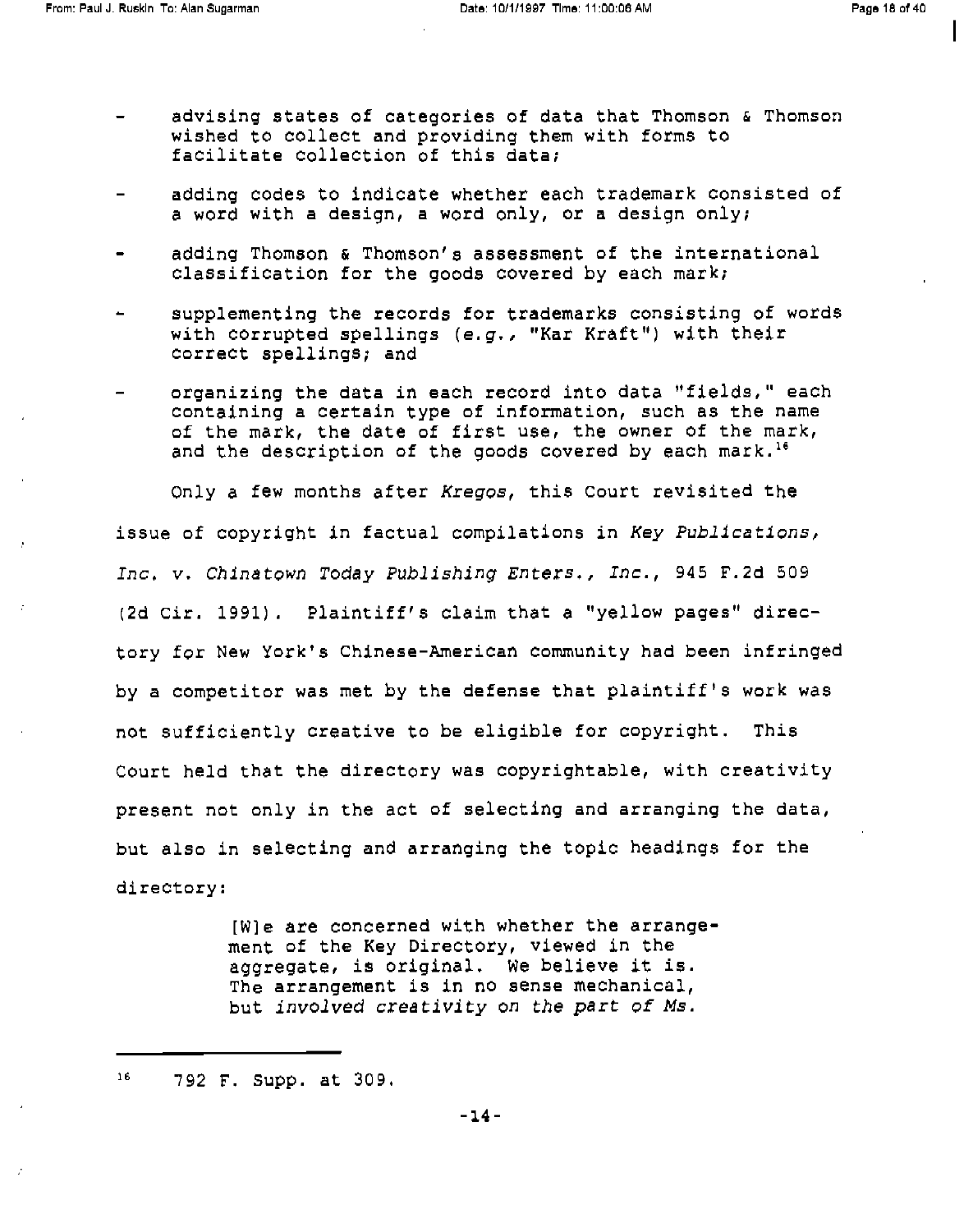Wang in deciding which categories to include<br>and under what name . . . . This task<br>entailed the de minimis thought needed to withstand the originality requirement.<sup>17</sup>

Significantly, the fact that the actual placement of data within the selected and arranged categories might not embody any further creative decisionmaking did not preclude copyright eligibility for the resulting expression under the court's analysis:

> The arrangement of categories in a classified directory is to be distinguished from the placement of a listing in a particular category. Placing listings within categories is the sort of mechanical task that does not merit copyright protection.

Key Publications, 945 F.2d. at 515. It was enough that the author included some categories that were "of particular interest to the Chinese-American community and not common to yellow pages." That selection of categories entailed the de minimis thought needed to satisfy the originality requirement.1e

More recently, in CCC Info. Servs., Inc. v. Maclean Hunter Mkt. Reports, Inc., 44 F.3d 61 (1994), cert. denied,  $\_\,$  U.S.  $\_\,$ 116 S. Ct. 72 (1995), this Court again reaffirmed the principle that creativity in the selection and arrangement of categories of information in a data compilation may qualify a work for copyright. The Court found the selection and arrangement of a used

<sup>&</sup>quot; Key Publications, 945 F.2d at 514 (citations omitted, emphasis added).

 $^{18}$  945 F.2d at 514.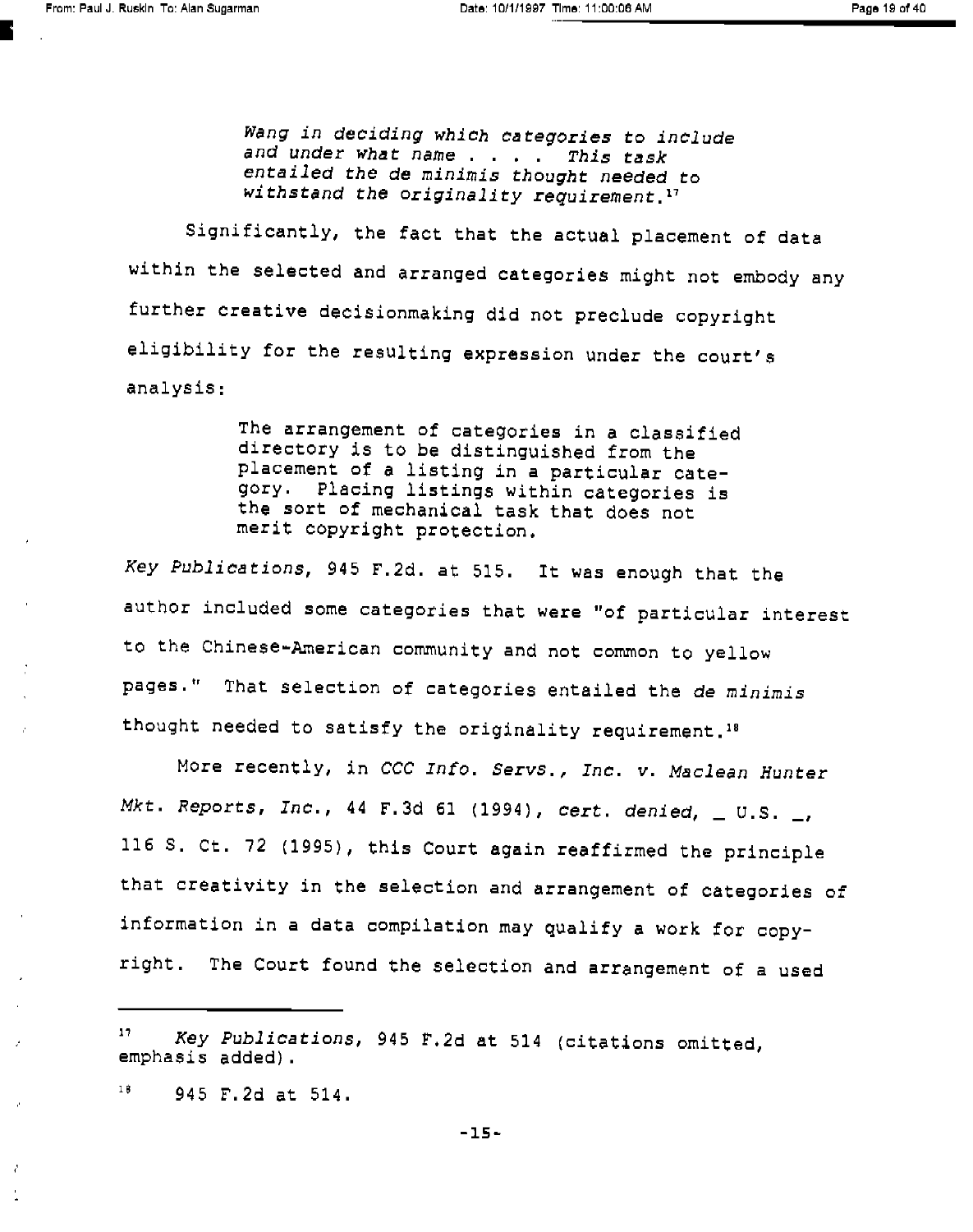Å

f

í

car valuation manual sufficiently original, noting that originality was expressed, among other things, in the author's division of the national used car market into several regions, in the selection and manner of presentation of optional features for inclusion, in the adjustment of mileage by 5,000 mile increments, and in the use of the "abstract concept" of the average vehicle in the category as the subject of the valuation, and the collection of the number of years' models to be included in the compilation. Commenting on the sound policy underlying its finding of copyrightability, the Court observed that absent the "grant of monopoly protection to the original elements of a compilation," the public will be deprived of these creations and thus the advancement of learning will be impeded. 44 F.3d at 66-67. The policy of requiring only a minimal degree of creativity is designed "to encourage authors to publish innovations for the common good . . . . ". Id.

Moreover, "[t]he fact that an arrangement of data respond[ed] logically to the needs of the market for which the compilation was prepared (did) not negate originality. To the contrary, the use of logic to solve the problems of how best to present the information being compiled [was itself] independent creation." CCC Info. Servs., 44 F.3d at 67 (emphasis added).

-16-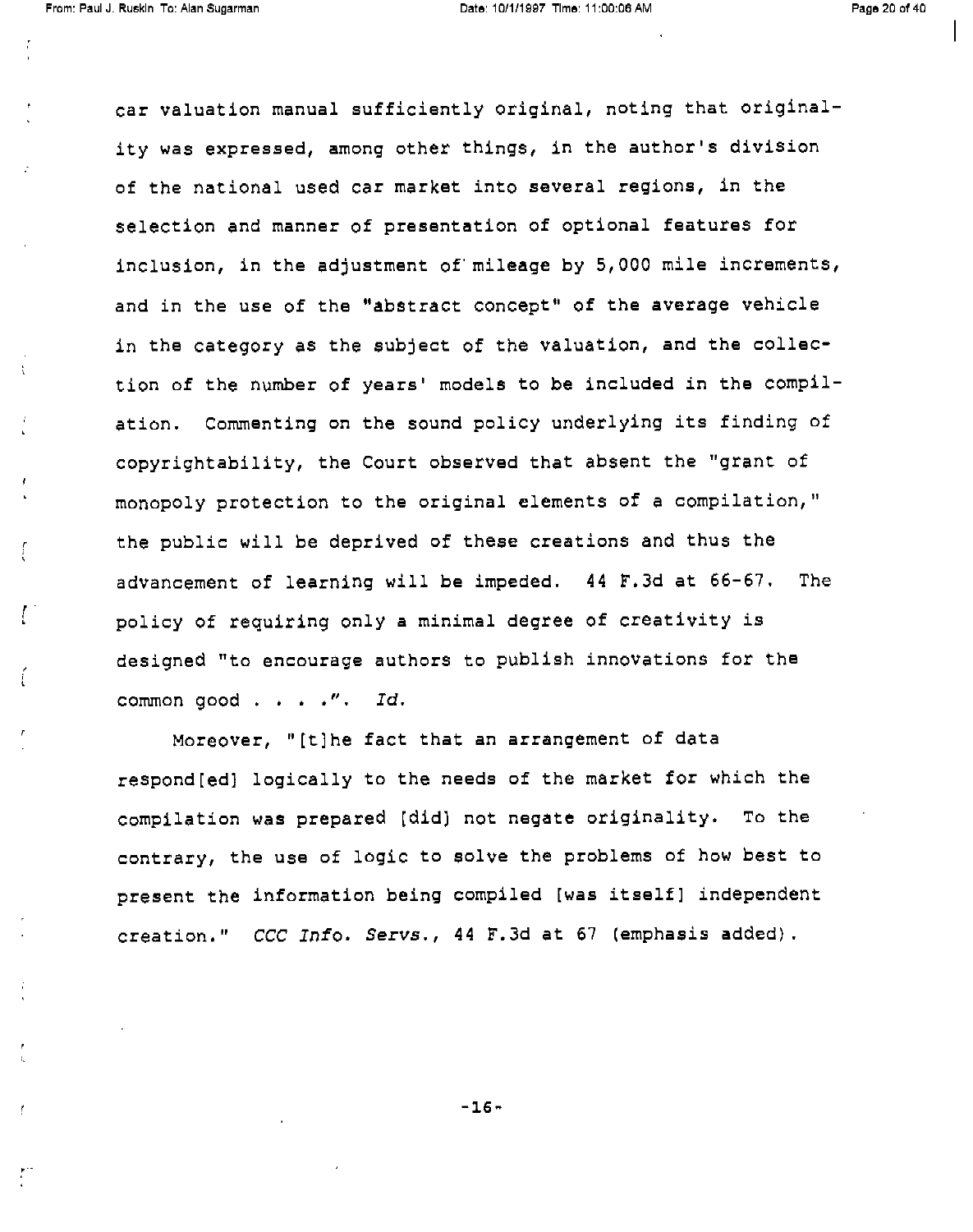#### C. The Eleventh Circuit's Holdings That Originality Cannot Be Found in Stop One Selection and Arrangement Are Inapplicable and Wrong.

Disagreeing with this Court as to the amount of creativity required by Feist, the Eleventh Circuit has been unwilling to find the creativity required by Feist in "Step One" selection and arrangement. Its two holdings in that regard provide a good example of the different (and wrong) approach to copyrightability that led Judge Martin astray.

In BellSouth Adver. & Publishing Corp. v. Donnelly Info. Publishing, 999 F.2d 1436 (11th Cir. 1993), cert. denied, 510 U.S. 1101 (1994), a case presenting facts remarkably similar to those considered by this Court in Key Publications, the court held that portions of a yellow pages assertedly copied were not copyrightable, even though Feist had suggested that White Pages were not subject to the blanket "insufficient creativity" for copyrightability rule inherent in Feist." The district court, said the Eleventh Circuit, had erred in "implicitly determining"

 $19$  Interestingly, the parties had stipulated that the directory qualified for compilation copyright protection. The court therefore did not expressly consider the question of the copyrightability of the directory as a whole. Rather, the issue was whether any copyrightable portion of the directory had been copied. Once the issue was so narrowed, several aspects of the compilation author's authorship were excluded from the court's analysis. For example, the circuit court noted that the district court had "identified acts of coordination and arrangement in the particular system of headings used in [plaintiff's) directory," but did not consider whether such activity constituted copyrightable authorship because it held that plaintiff had failed to introduce sufficient evidence that the heading structure had been copied. 999 F.2d at 1443.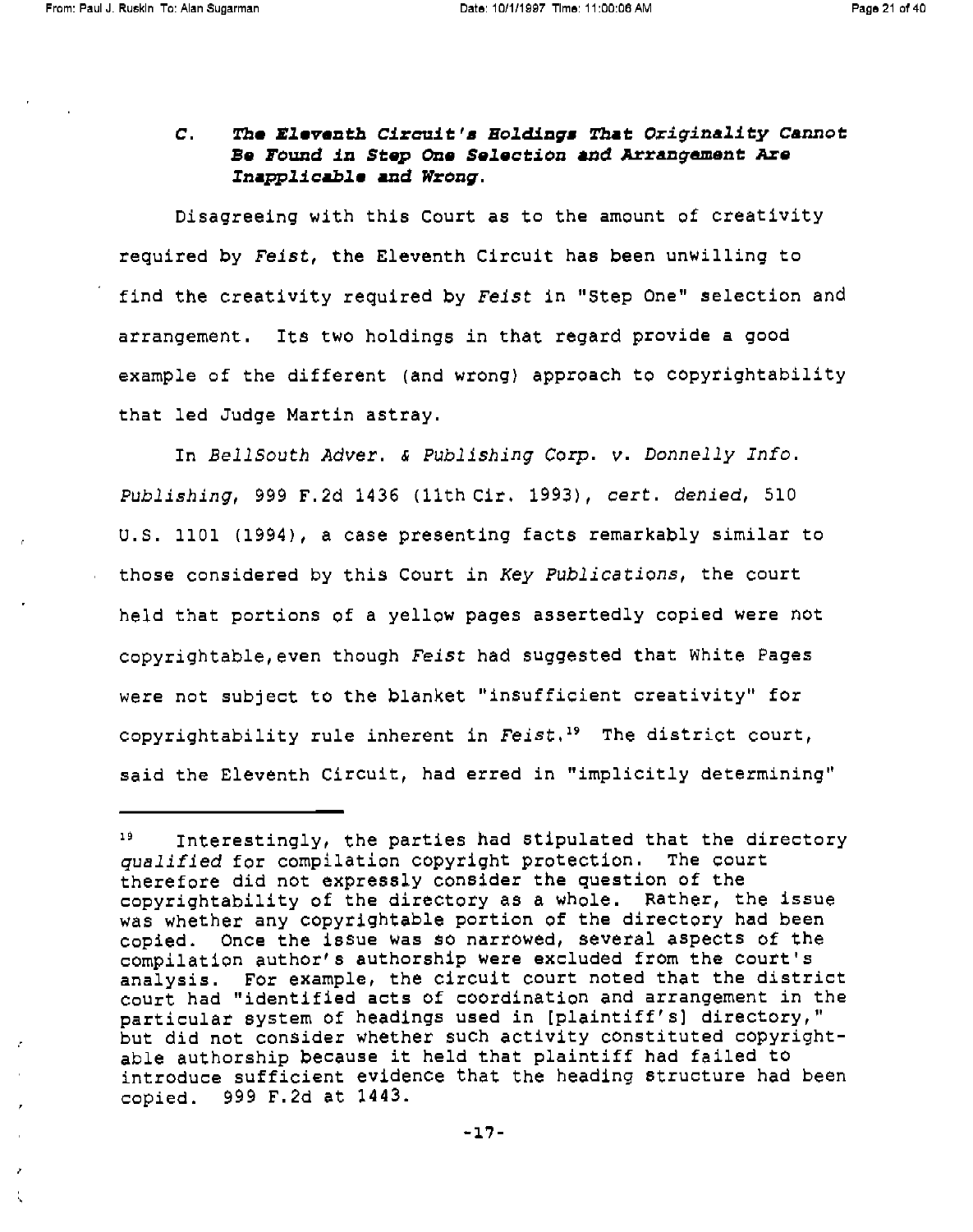that certain selective acts of the compilation author, including the determination of the geographic scope and the closing date of the directory, were original enough to merit copyright protection. 999 F.2d at 1441.

In a sleight-of-hand shifting of attention from the expression at issue to the choices that underlay that expression, the Court of Appeals considered the "selection" cited by the district court to be "not acts of authorship, but techniques for the discovery of facts."<sup>20</sup> The court continued:

> Any useful collection of facts . . . will be structured by a number of decisions regarding the optimal manner in which to collect the pertinent data in the most efficient and accurate manner. If this were sufficient, then the protection of copyright would extend to census data, cited in Feist as a paradigmatic example of a work that lacks the requisite originality . . . . Just as the Copyright Act does not protect "industrious collection," it affords no shelter to the resourceful, efficient, or creative collector . . . The protection of copyright must inhere in a creatively original selection of facts to be reported and not in the creative means used to discover those facts.<sup>21</sup>

<sup>21</sup> 999 F.2d at 1441.

<sup>20</sup> 999 F.2d at 1441 (citations omitted). The acts of selection and arrangement considered by the district court were summarized in the dissenting opinion. They included: (1) selection of the geographic scope of businesses to be included in the directory; (2) selection of a directory close date; (3) creation or selection of classified headings; (4) coordination of information regarding businesses into individual listings; (5) arrangement of individual listings under appropriate headings. Id. at 1472. All of these choices may be characterized as Step One choices.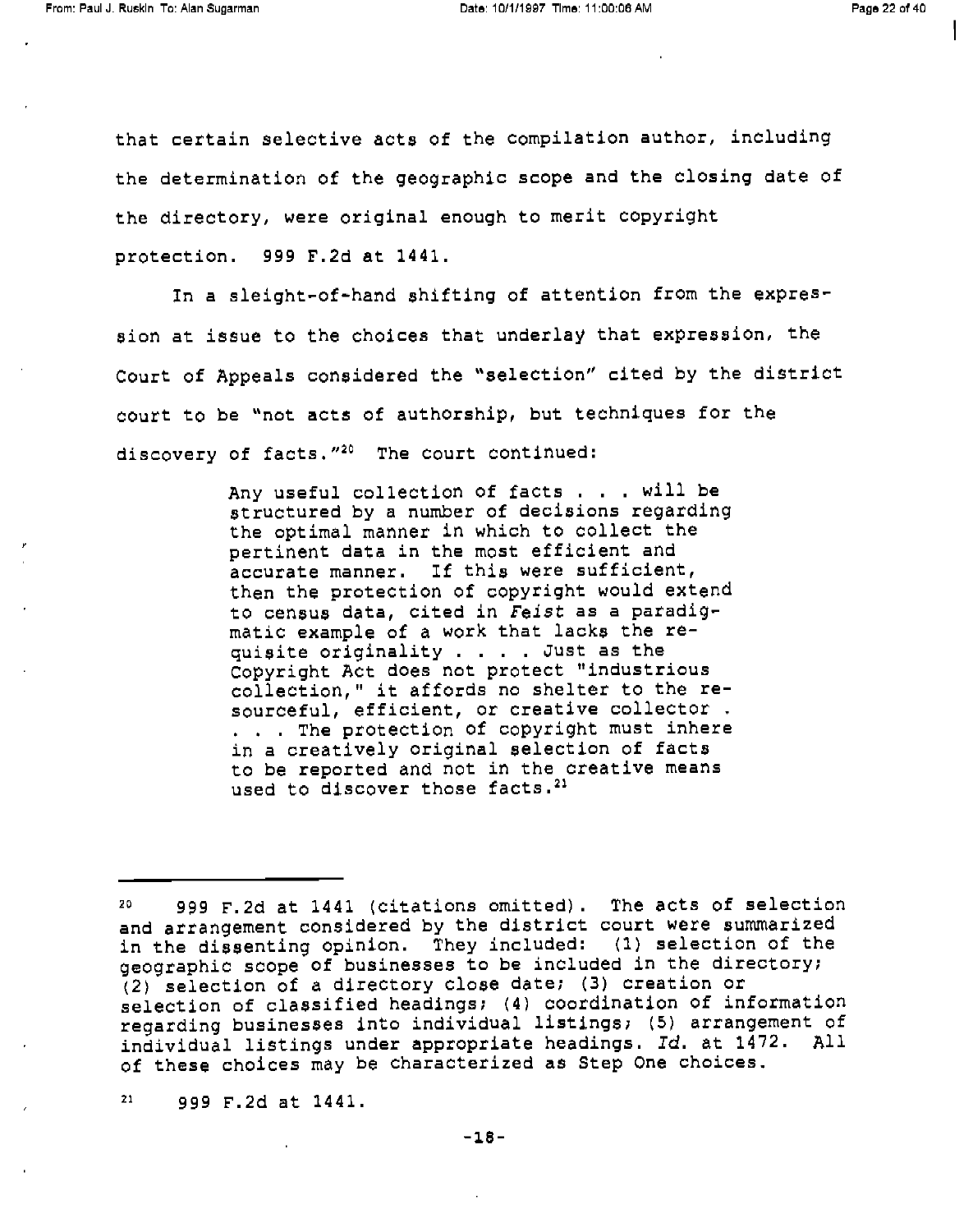$\mathbf{X} \rightarrow \mathbf{X}$ 

1

This plainly misreads Feist. Feist reiterated that copyright is available for compilations or. fact works to the extent that the author makes creative choices in the selection and arrangement of the material contained. It did not categorically find certain creative choices insufficient to sustain a finding of copyrightability or rule out copyright for expression whose creativity originates solely in creative category selection. To the contrary, Feist's express language strongly implied that either "Step One" or "Step Two" creative choices could be sufficient:

> The compilation author typically chooses which facts to include, in what order to place them, and how to arrange the collected data so that they may be used effectively by<br>readers. These choices . . . [may be] . . . sufficiently original that Congress may protect such compilations through the copyright laws.<sup>22</sup>

The Eleventh Circuit recently adhered to its erroneous interpretation of Feist in Warren Publishing Inc. v. Microdos Data Corp., 115 F.3d 1509 (11th Cir. 1997) (en banc), petition for certiorari filed (Sept. 3, 1997, No. 97-376). In Warren, the Eleventh Circuit considered whether a compilation that provided information about cable television systems around the United States had been infringed by a competing publication.<sup>23</sup> Warren

 $22$   $Feist$ , 499 U.S. at 348. (emphasis added).

<sup>27</sup> Confusingly, the court stated in a footnote that it was "not disputed" that the Factbook was a compilation entitled to (continued...)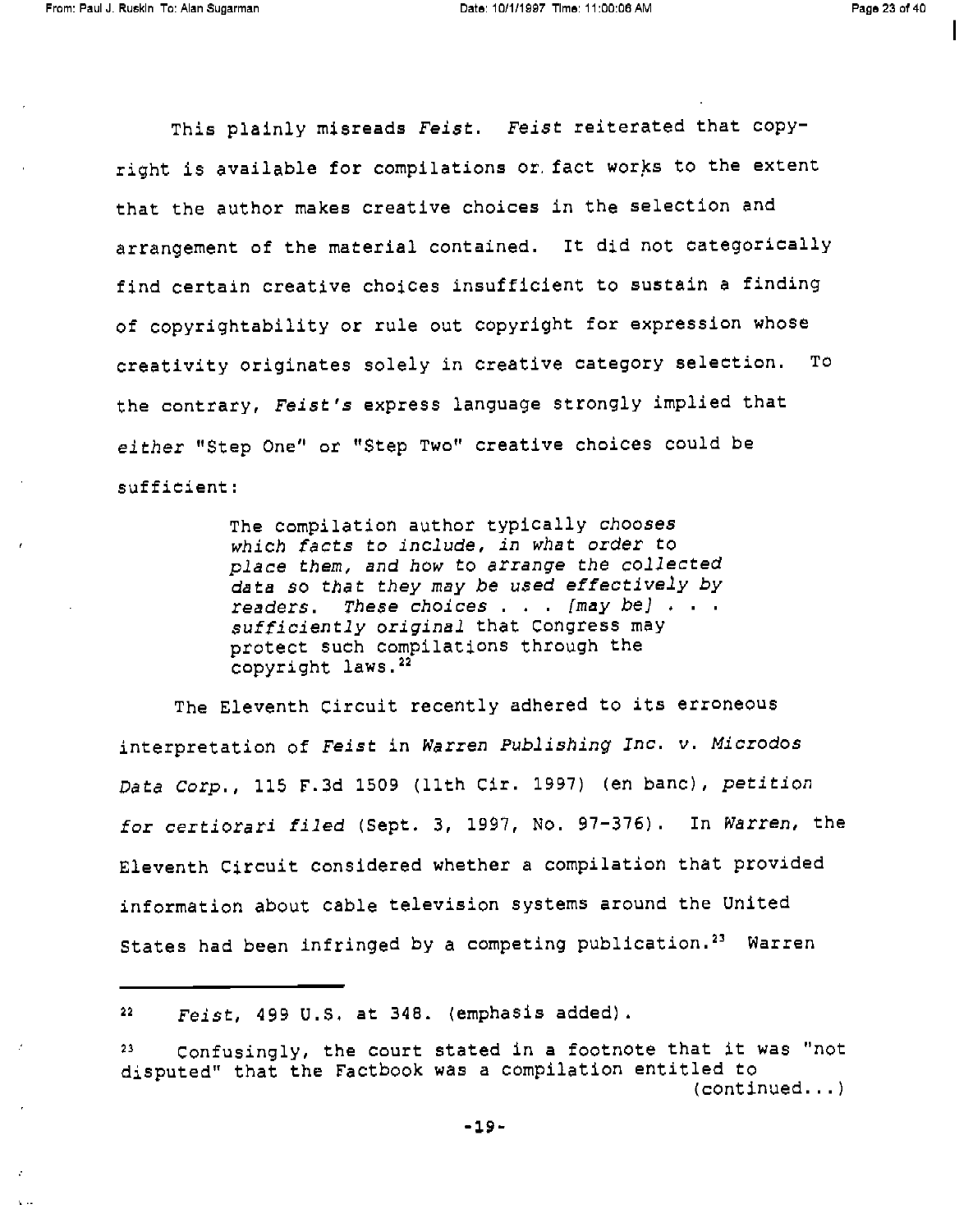Publishing, the plaintiff-appellee, had composed its work in part by listing cable systems and the communities they served. Information about the cable systems was listed under the community that Warren identified as the "principal" community served by the system. Other communities served by the system contained listings cross-referencing the "principal" community.<sup>24</sup> Proceeding as if the plaintiff was seeking copyright for an idea rather than for its expression, the court held that Warren's selection of "principal" communities was insufficient to support copyright because: (1) the selection of communities constituted a "system"<sup>25</sup> and (2) testimony indicated that the "principal" communities had been determined by "contacting the cable operator to determine which community is considered the lead community within the cable system.  $126$ 

 $23$ (... $continued$ )

 $\overline{z}$ 

copyright protection. "What is in dispute," stated the court, "is whether Warren's method of presentation of facts under the principal community headings . . . is entitled to copyright protection." 115 F.3d at 1513, n.4.

<sup>24</sup> See 115 F.3d at 1512 and 1517-1518.

<sup>25</sup> 115 F.3d at 1517.

<sup>26</sup> 115 F.3d at 1517. The court also apparently concluded that Warren had not exercised any selection in composing its work in that it included at least some reference to all communities served by the cable systems that it listed. Id. at 1517. Such a conclusion ignores the fact that the choice of how to present the information regarding the listed cable systems might, if sufficiently creative, constitute an act of creative arrangement that would render the resulting work copyrightable. In Warren, the selection of "principal" communities, and the choice to arrange the data by townships and counties not listed elsewhere, (continued...)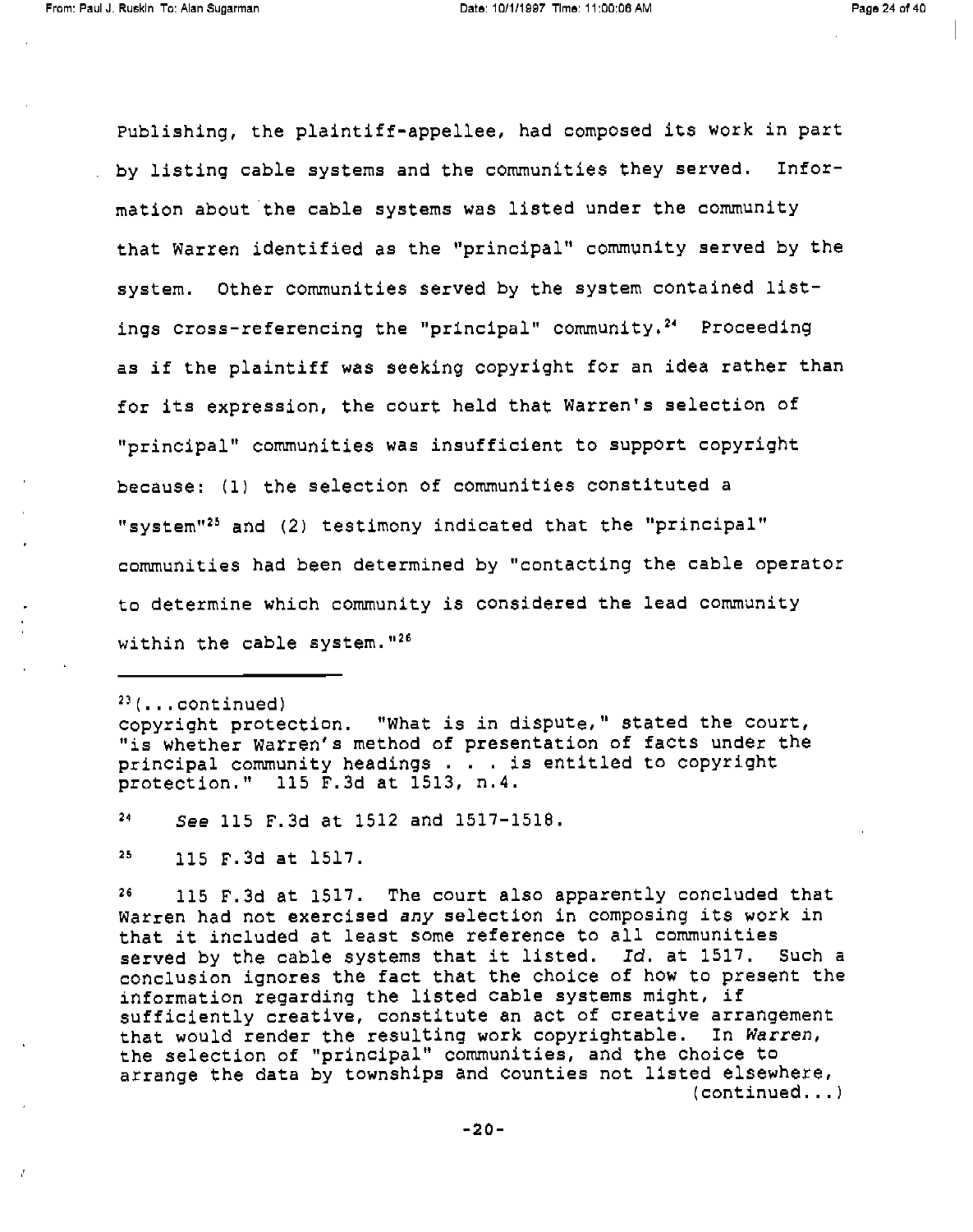I

Whether or not the "principal" communities in Warren were selected independently is a question of fact irrelevant here. The court's finding that Warren's selection of "principal" communities did not render the work eligible for copyright because this selection constituted a "system," however, deserves comment. That finding was based on an elementary confusion between the creativity claimed to justify copyrightability and the expression for which copyright was sought. An author who decides to include certain categories of information in a factual work<sup>27</sup> seeks copyright in the expression that results from its creative choices, not in the choices themselves. The choices are ideas, and unprotectable as such; what is potentially copyrightable is the expression that results from them, which will prevail against an "uncopyrightable under Feist" challenge so long as it reflects some "minimal" creativity sufficient under Feist.

When this Court held in Kregos and Key Publications that the creativity necessary for a factual compilation may be found in categorical selection, it was not thereby recognizing copyright in "ideas" or disregarding 17 U.S.C. § 102(b)'s exclusion of ideas from the subject matter of copyright. It was merely giving

 $26$ (...continued)

would seem at least to be eligible for consideration under a copyrightability analysis.

 $27$  For example, Kregos, which in the case discussed above chose to include nine categories of information, or Key Publications, which chose the categories of trade that it would cover in its directory.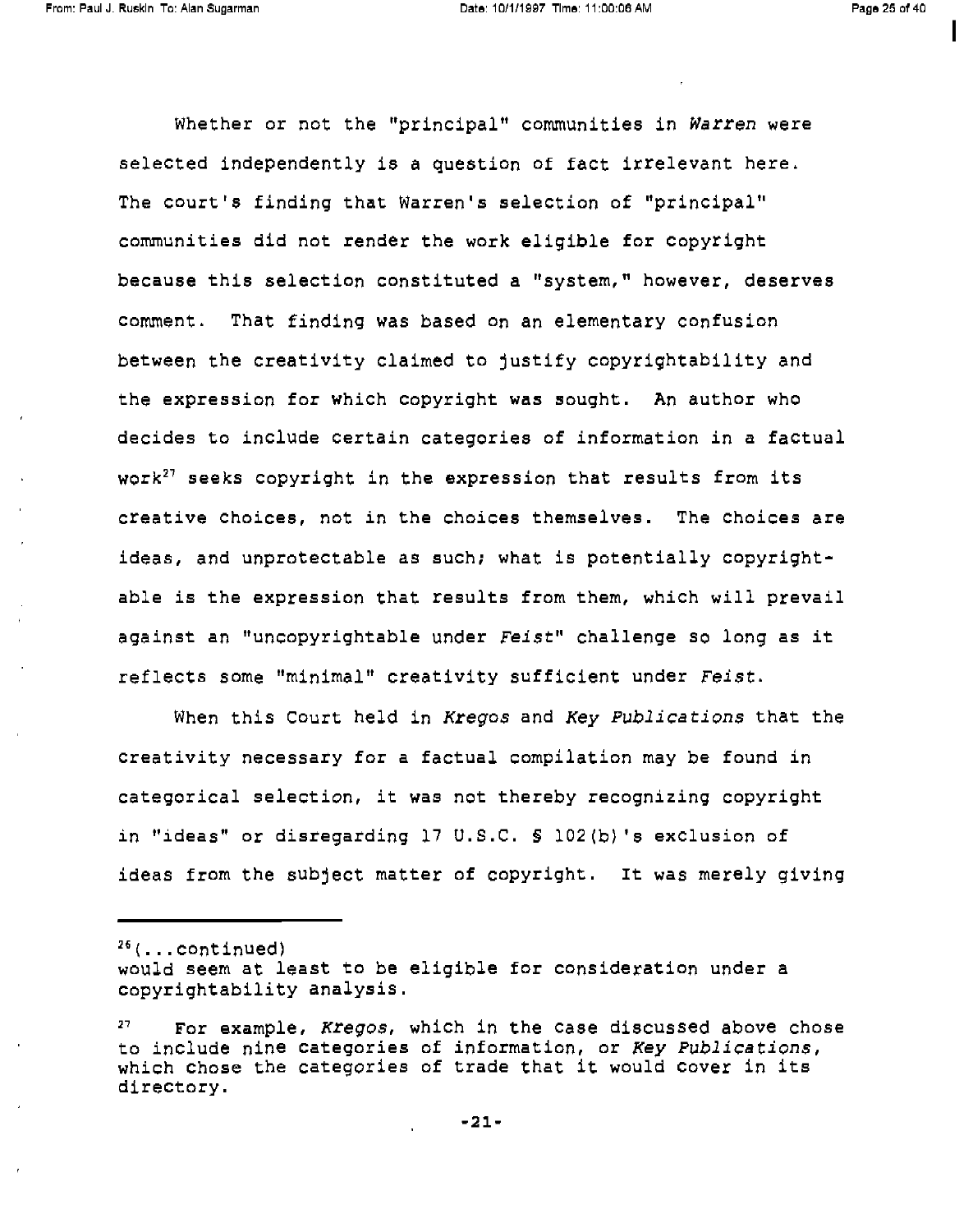effect to the basic category distinction between the work and the creativity contended to warrant the work's protection under copyright. The Warren court's scant analysis of this conclusion ignores several of the dictates of Feist.

Under established copyright principles, the idea of listing cable communities by "principal" community with cross-references to other communities would clearly not constitute copyrightable authorship, because ideas are not themselves copyrightable. What Feist tells us, however, is that the author's expression may be copyrightable if it reflects sufficiently creative categorical selections that are independently made. Thus, if Warren exercised creative authorship in the selection of its "principal" communities and the arrangement of its data within the resulting framework, it should, under Feist, be entitled to some copyright protection in the resulting work.<sup>28</sup>

BellSouth and Warren seriously misread Feist. Their reasoning, if not their holdings themselves, is irreconcilable

<sup>26</sup> Copyright in compilations of uncopyrightable material extends only to the author's selection and arrangement of the material, and no copyright may be claimed in the actual facts or other material comprising the compilation. Thus, others are free to copy the facts contained in the compilation as long as they do not copy the author's original selection and arrangement. The copyright in such factual compilations is termed "thin" because although the compilation is entitled to copyright protection, only substantially identical copies of the compilation will be held to infringe the original. See Feist, 499 U.S. at 349; Key Publications, 945 F.2d at 509 ("although Feist said that copyright under these circumstances is thin, it is not anorexic");<br>U.S. Copyright Office Report on Legal Protection for Databases, August 1997, ("Copyright Office Report") at 12-13.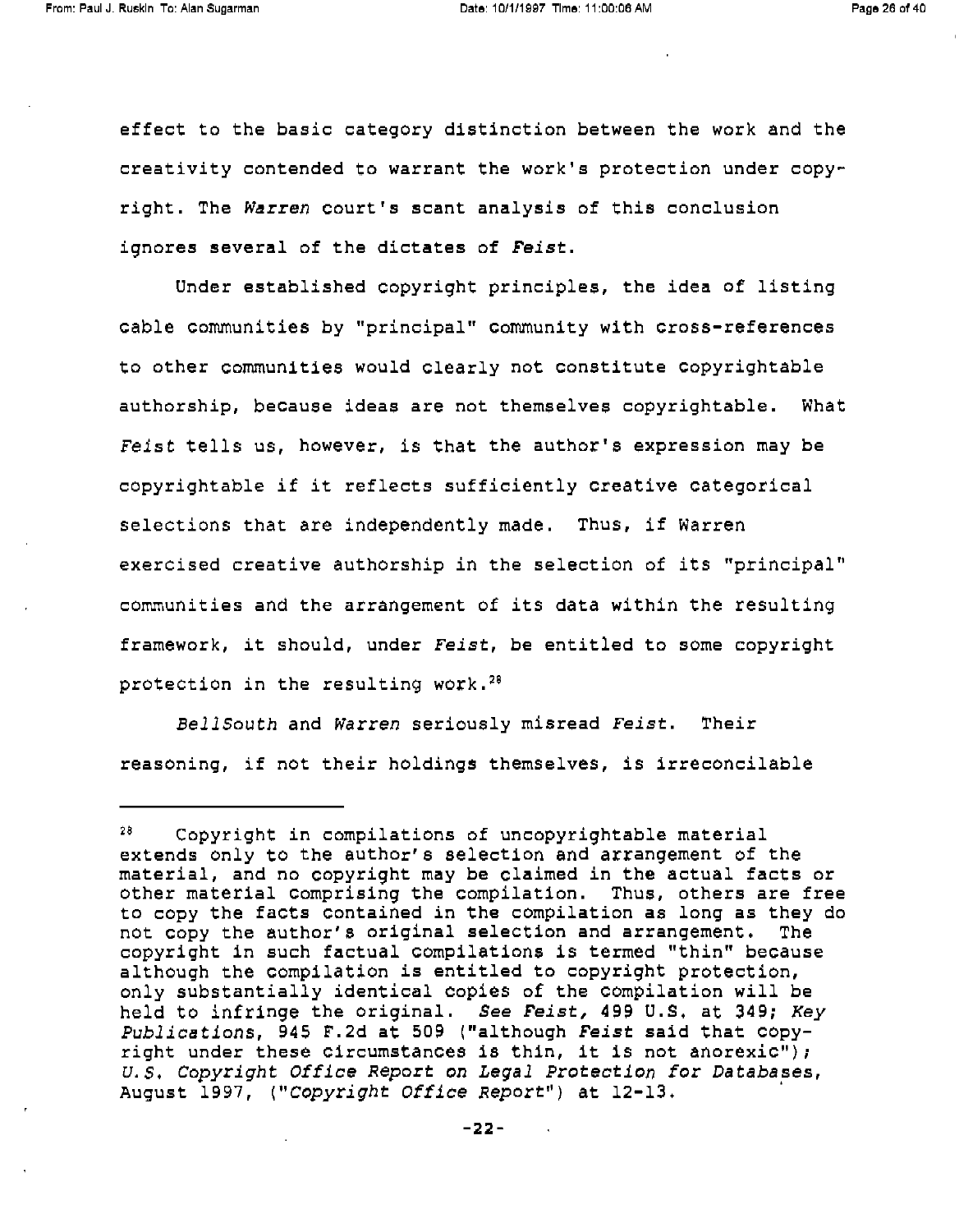with the approach already marked out by this Court in Kregos and Key Publications. This Court should follow the road paved by its own prior decisions and reaffirm that the factual works may be copyrighted if the underlying selection, editing, or arrangement of facts is sufficiently creative under Feist.

D. In Light of the "Creation and Dissemination-Inducing" Policy Underlying the Copyright Clause, Fact Works That Are the Product of Creative Choices in the Selection, Editing, and Arrangement of Facts Are Copyrightable.

The very text of the copyright clause, and the leading cases considering it, tell us that the purpose of copyright is to encourage the creation and dissemination of original works by granting limited monopolies in such works. While providing a monopoly on the dissemination of an original work is valuable because it provides an incentive to the creation of the work, the limits to an author's monopoly are also important because they allow others to build on the first author's work, thus enriching society as a whole. The challenge of defining the application of copyright laws to compilations is to serve the public interest by striking the correct balance between the incentive-providing monopoly and the access-providing limits to that monopoly.29

The error of Judge Martin's holding can be seen by considering the situation in which there is no inducement to enhance existing uncopyrightable works such as judicial opinions. If legal reporters carry only the versions of opinions issued by the

<sup>29</sup> See Copyright Office Report at 1.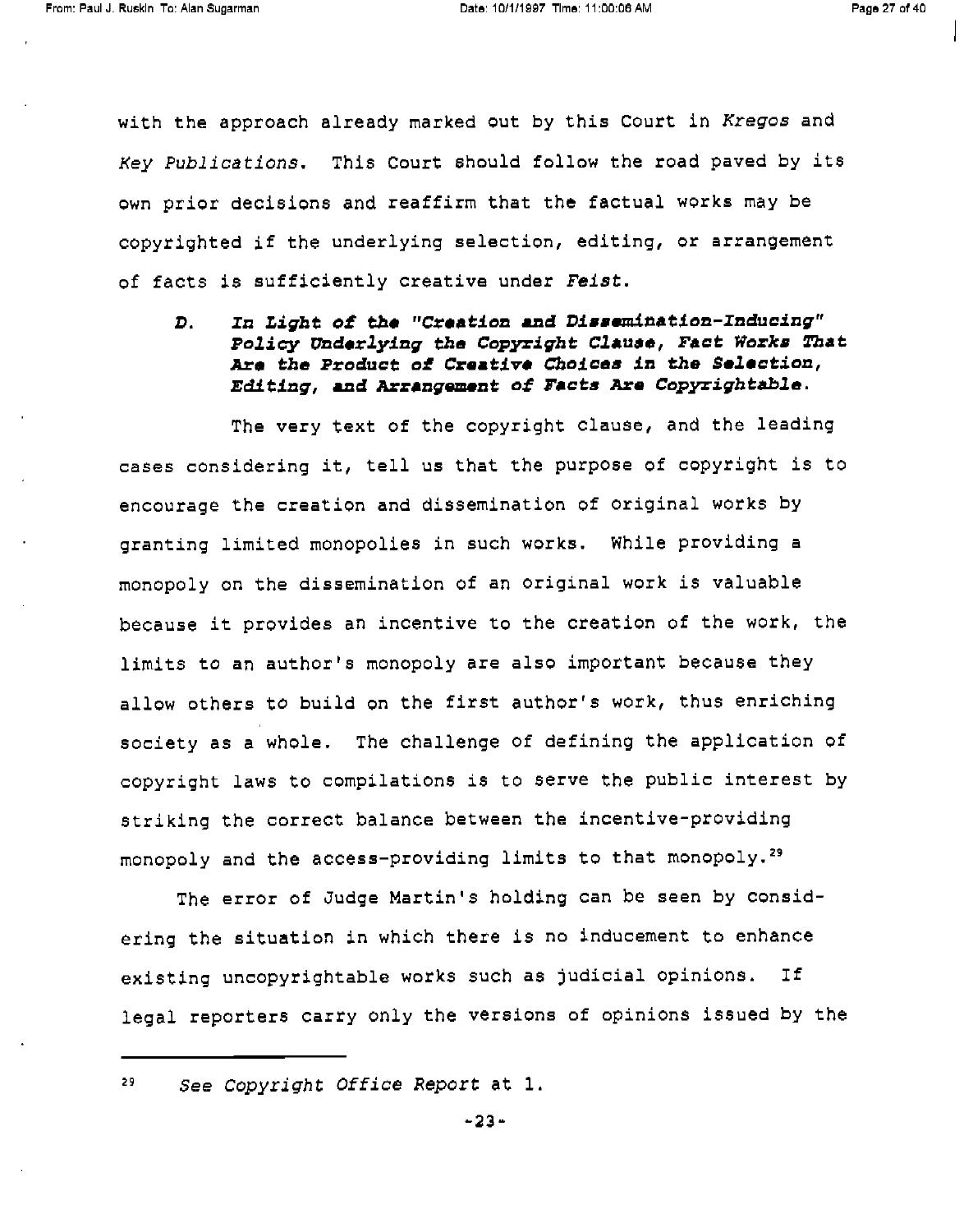courts themselves  $-$  if they lack incentives to do more, because any competitor may swiftly scan and republish any enhancements free from liability - then lawyers referring to the opinions will be disadvantaged by being deprived of the benefit of additional material that authors such as legal publishers would otherwise add to their compilations. Without protection for the enhanced version, there is surely a very reduced incentive for such publishers to invest creative labor in considering and choosing, out of the universe of possibilities, the enhancements that they will make in the interest of improving upon the existing works. A competitor would be free to enter the market and copy the enhanced work, saving time and money and getting a leg up on the original author because it need not expend any effort in considering optimal arrangement of information in the opinion.<sup>30</sup>

At least one leading commentator has opined that the opinion in Feist "grossly neglects copyright's incentive role."<sup>31</sup> But Feist does not mandate that no protection be granted to "low authorship" works; it merely states that protection will be available only to the extent that the author has made a contribution to the work that we can call "original," and indeed its

<sup>30</sup> Some have already asserted that the "uncertainties in U.S. law have begun to affect investment decisions, with producers choosing not to create particularly vulnerable databases, or not to disseminate them broadly, because of a perception that the risks are too great." Copyright Office Report at 74.

Jane C. Ginsburg, No "Sweat"? Copyright and Other Protection of Works of Information after Feist v. Rural Telephone, 92 Colum. L. Rev. 338, 350 (1992).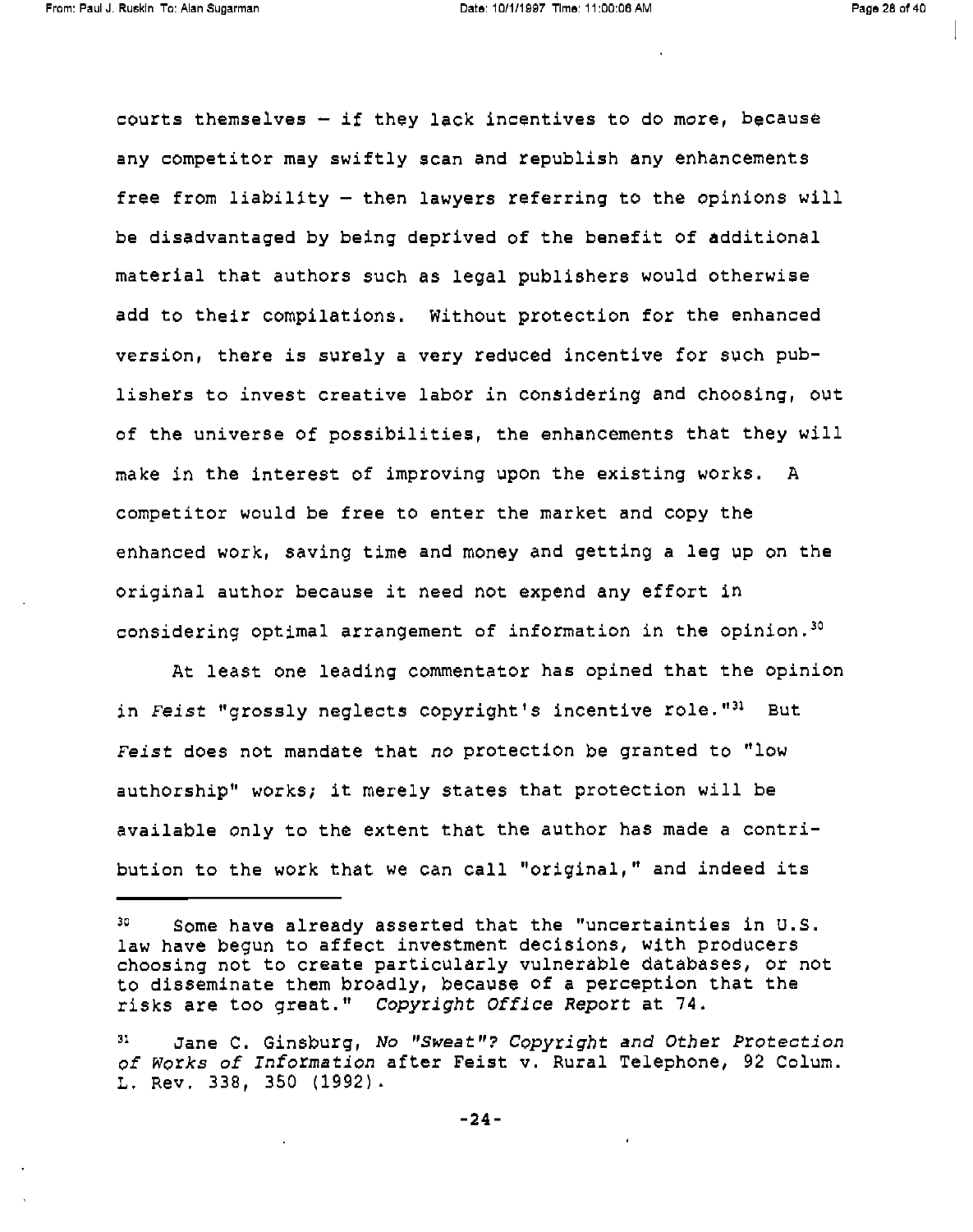deference to the incentive role of copyright is reflected in the "minimal" creativity required to sustain a copyright. $32$  This allows information compilers to compete by making different and creative choices for the presentation of the material contained in their compilations, while at the same time allowing others to access and build upon the actual information.

Given so many available choices for the selection and arrangement of information, Feist does not eliminate copyright for such compilations. But the district court's determination in this case would appear to do so, eliminating an entire class of potentially creative choices from consideration in the copyrightability analysis.33 By dramatically narrowing the range of works afforded copyright protection and decreasing the incentive to create such works, the analysis below misreads Feist and disservices the creation-inducing policies of copyright law. If new and creative ways of presenting factual information are useful to society as a whole, then our intellectual property regime must protect such new and creative arrangements.

The current challenge in copyright is to find the optimum balance between incentives for authorship and incentives to further creation based upon that authorship. Copyright must

<sup>32</sup> According to the Supreme Court, "the vast majority of works" will qualify for protection. 499 U.S. at 345.

<sup>33</sup> The effect of District Court's ruling on Reed's stock prices clearly evidences the economic significance of the ruling. See Raymond Snoddy, Reed Elsevier Shares Drop on U.S. Legal Ruling, Fin. Times, May 23, 1997 at 24.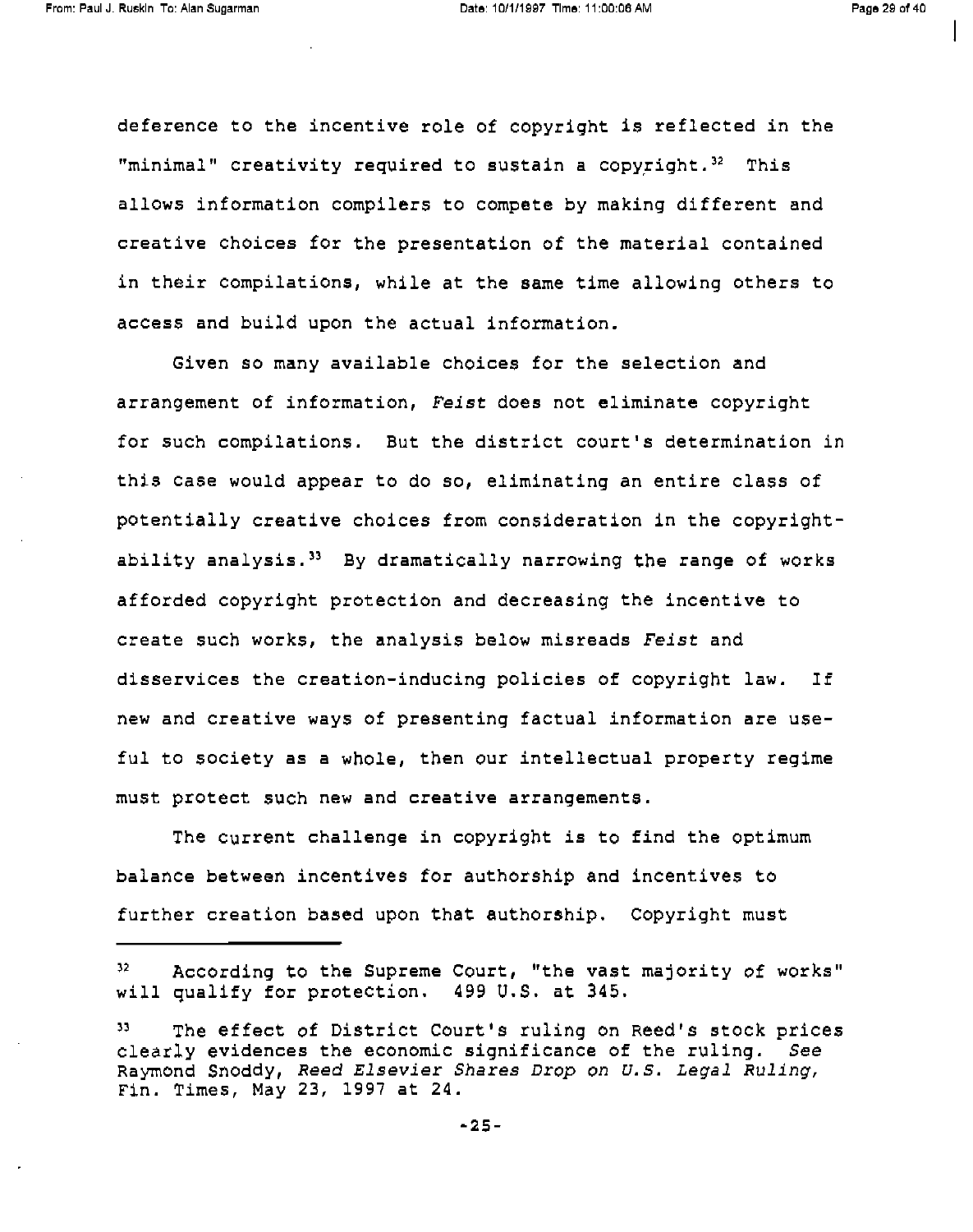grant enough protection that an original work is created in the first place, although not so much that others cannot build upon it, thus enriching society's overall pool of knowledge. The correct balance is attainable under the current interpretation of the copyright law, but only if "originality" as defined by the Supreme Court can be found in many kinds of creative choice, with protection for use built into the "infringement" analysis, not the "copyrightability" analysis.<sup>34</sup> The district court's holding here unduly raise the requirements for copyrightability set by the Supreme Court and upsets copyright's balance of incentives.

### E. Given the Quantity of Categorical Enhancements Selected by West, Its Enhancements Constitute Copyrightable "Step One" Selection and Arrangement and Therefore Satisfy Feist's Creativity Requirement.

The district court cited several editorial "enhancements" contributed by West to each judicial opinion included in a West reporter, but concluded that "each of the changes that West makes to the cases it reports are trivial and, taken separately or collectively, they do not result in 'a distinguishable variation' of the opinion written by the court.<sup>35</sup> But because of the sheer number of categorical choices in selection and arrangement made (from among others that could have been made, and differing in various respects from those that its competitors make), West's

<sup>34</sup> See CCC Info. Servs., 44 F.3d at 66-67.

 $M$ Matthew Bender & Co., Inc. v. West Publishing Co., 1997 U.S.<br>Dist. LEXIS 6915, at \*11-12 (S.D.N.Y. May 19, 1997).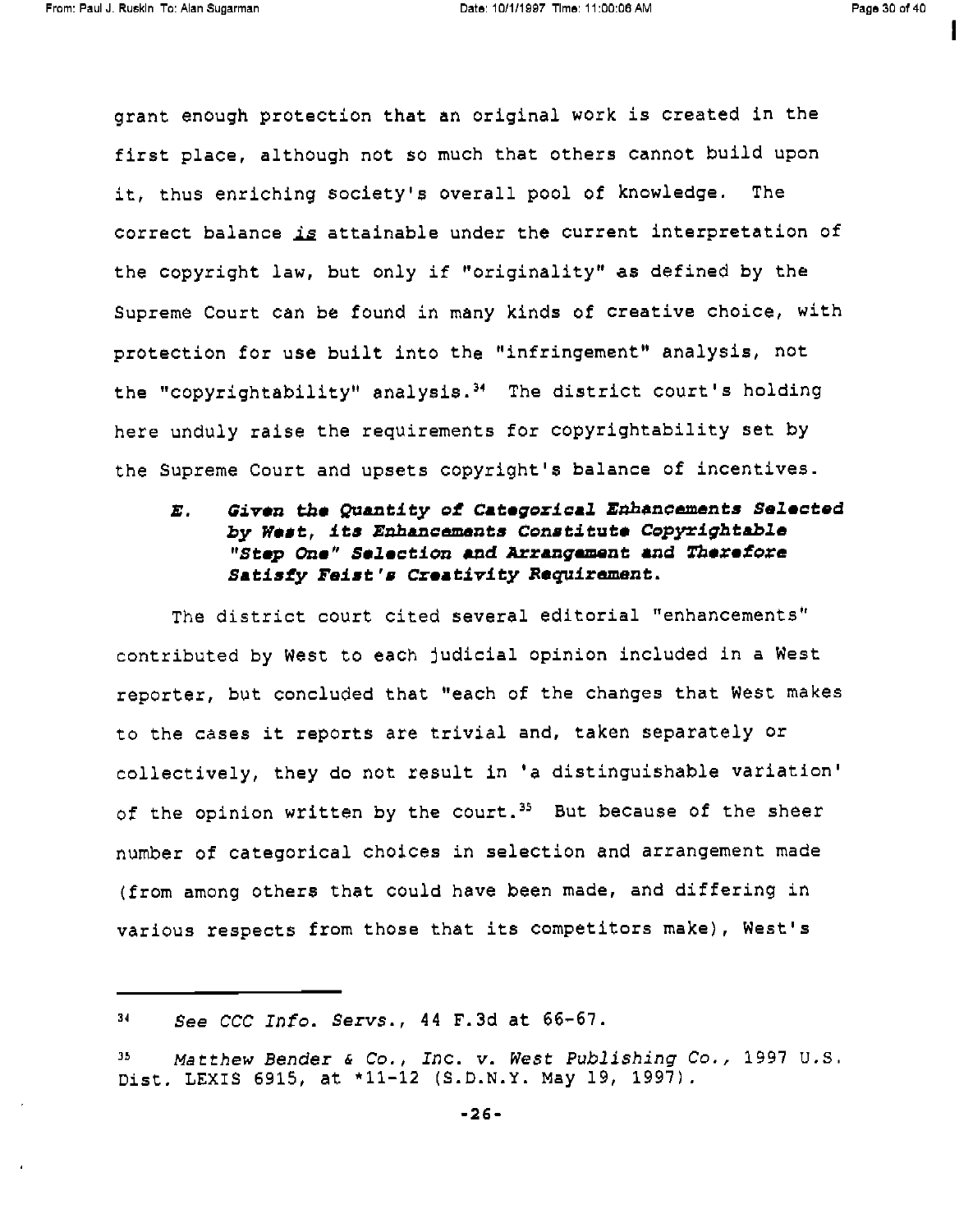choices do, taken collectively, contain the creativity required under Feist to render the "enhanced" works copyrightable to the extent of the enhancements (even without consideration of West's case-by-case judgments and choices of expression).

Although the district court's opinion recites that the various categorical choices identified were considered not only individually but also collectively,<sup>36</sup> in fact a careful reading of its opinion shows an undue focus on individual categories by which the court's opinions are enhanced (as opposed to the enhancements as a whole) that gives insufficient weight to the publication-inducing function copyright provides in a context such as compilations of fact works.

When a compiler takes an uncopyrightable work (whether because it is a work of the United States Government or because it is public domain material), and adds a score or so of categories of enhancements, and when those choices differ in various respects from those made by competitors, the sheer quantity of creative choice ought to be controlling. Copyright's incentiveproviding function is thereby served, and without running afoul of any of the dangers identified in Feist. Otherwise, contrary to the Supreme Court's expectation that the "vast majority" of compilations would remain eligible for copyright, almost no fact compilations or databases will be protected.

<sup>36</sup> 1997 U.S. Dist. LEXIS 6915, at \*6.

 $\mathbf{h}$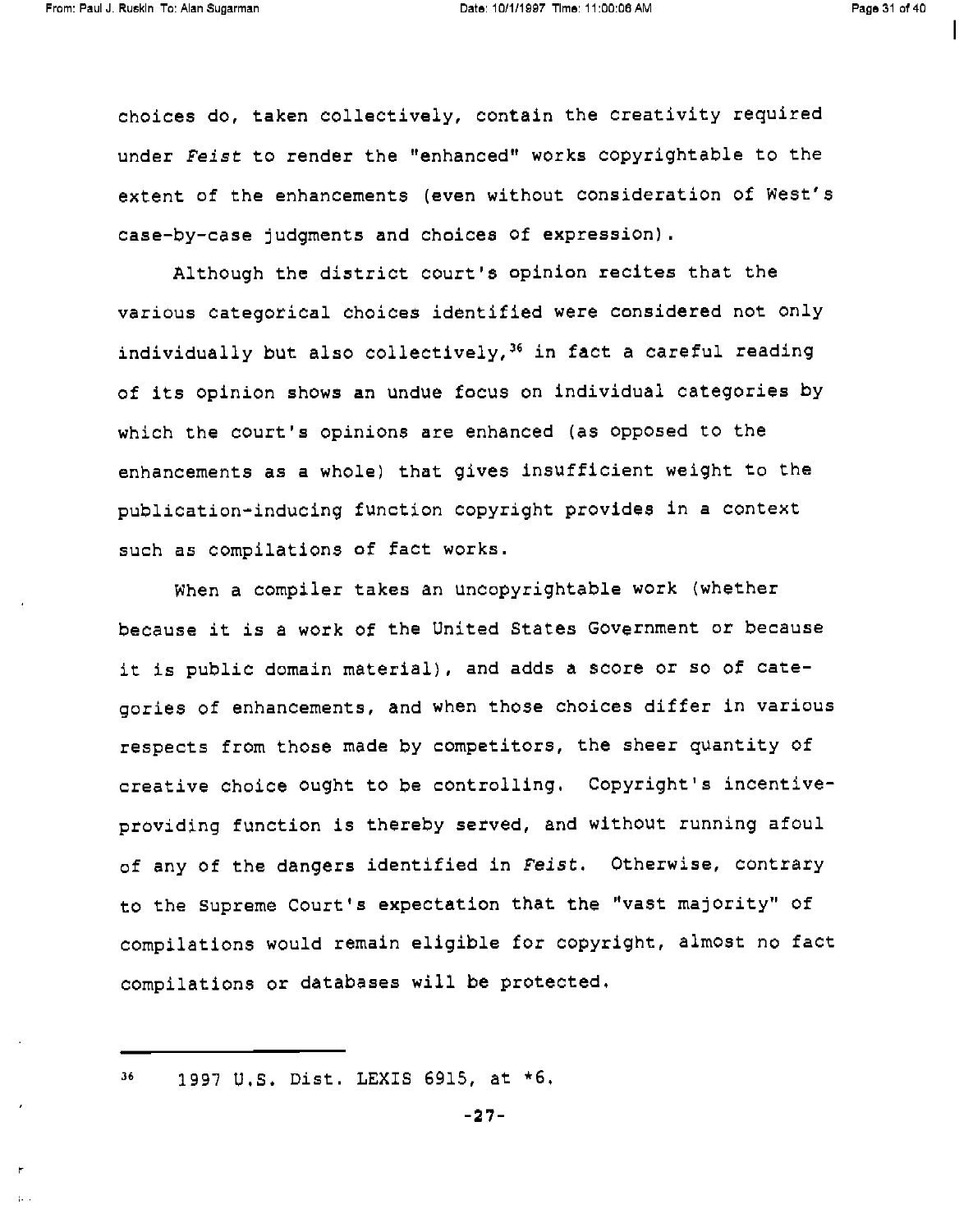That particular enhancements look "easy" or "inevitable" should of course be taken into account. But the way to do so is to account for inevitable overlap in some of the choices made by among various competing authors in the infringement analysis by treating the copyright in such a work as so "thin" that it would take verbatim copying, or virtually verbatim copying, to establish infringement. It is one thing for West and Lexis to share various categorical enhancements; it is another for Hyperlaw to appropriate all of West's enhancements in thousands of its cases.

That solution to the problem respects the creation-inducing function, and leaves publishers and authors with incentives to create and compete for better editions. By contrast, the district court's approach, like a merger analysis conducted at the protection stage rather than the infringement stage leaves competitors free to copy each other's works, and therefore will ultimately disserve the public. $37$ 

#### CONCLUSION

Our democracy benefits from the publication not just of verbatim expression written in the various branches of government, but of works in which such uncopyrightable expression is annotated and amplified with the addition of facts which authors believe the public will find useful  $-$  and which the public does find useful. When there are may different possible choices

 $37$  See CCC Info. Servs., 44 F.3d at 72 n.26.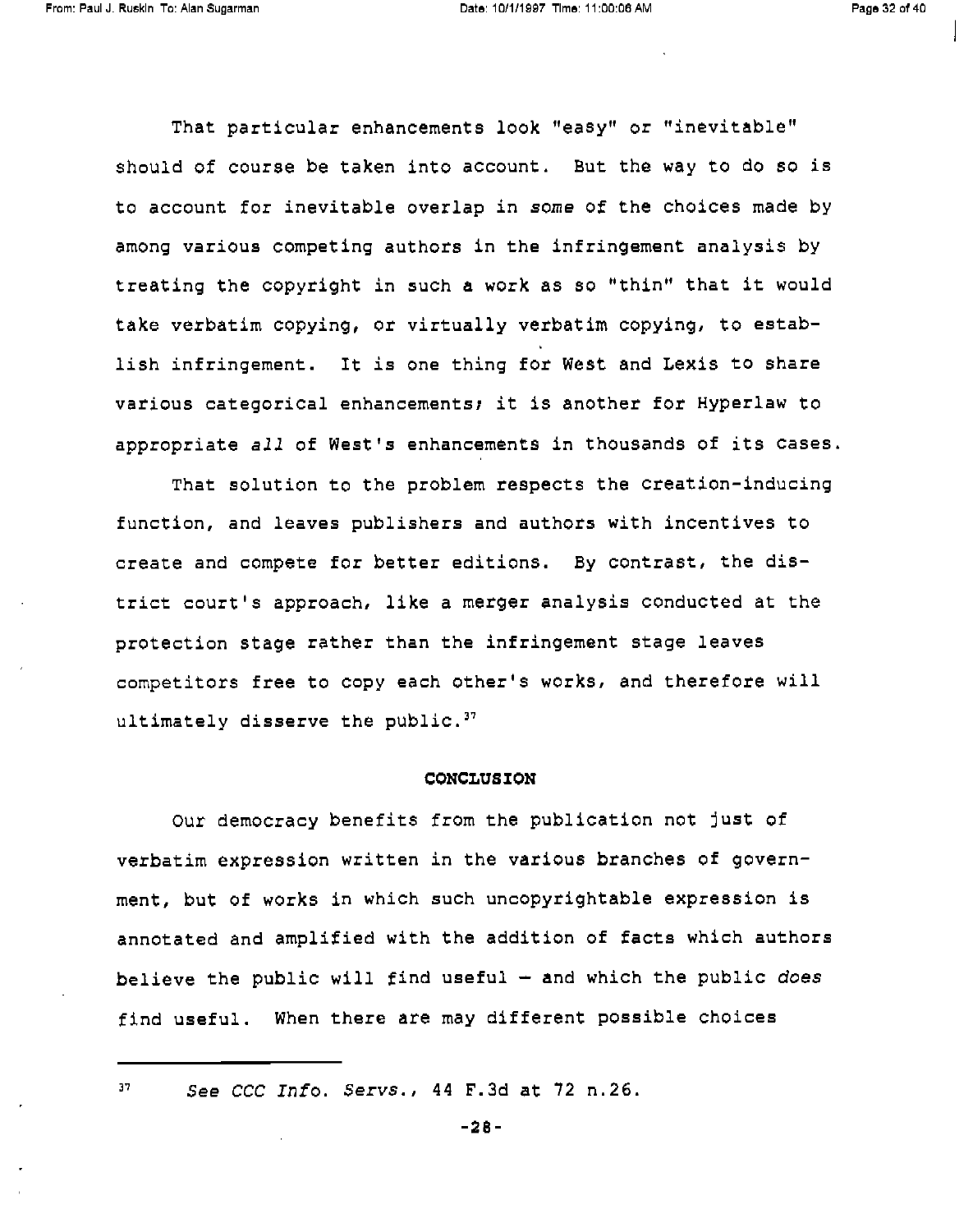regarding what to add to such works by the judiciary, or the bureaucracy, or spoken in Congress - and when publishers are competing among themselves to provide more and more useful annotated, amplified editions - the Copyright Clause and its underlying policy of inducing publication in the public service surely permit such authors to enjoy the benefits of copyright so as to "promote the Progress of . . . useful Arts, by securing for limited Times to Authors . . . the exclusive Right to their respective Writings . . . ." U.S. Const., art. I, S 8, cl. 8.

Precisely the same argument applies to fact works in general, or indeed to annotated editions of works that have entered the public domain.

The district court therefore erred when it implicitly (but unmistakably) held that creativity in the selection of the kinds of facts to be added to uncopyrightable expression can never be sufficient for copyrightability. And it erred on the specific facts of this case, since even the Step one choices in West's case reports embody the "minimal" creativity required under Feist, given the sheer quantity of such enhancements, categorically and absolutely, and the differences from those that other authors can and do make. A refusal to find such creativity in the works at issue in this case would be tantamount to a holding that creativity in "Step One" selection and arrangement is categorically insufficient to qualify a work for copyright. Such a holding would be contrary to this Court's prior holdings, and

-29-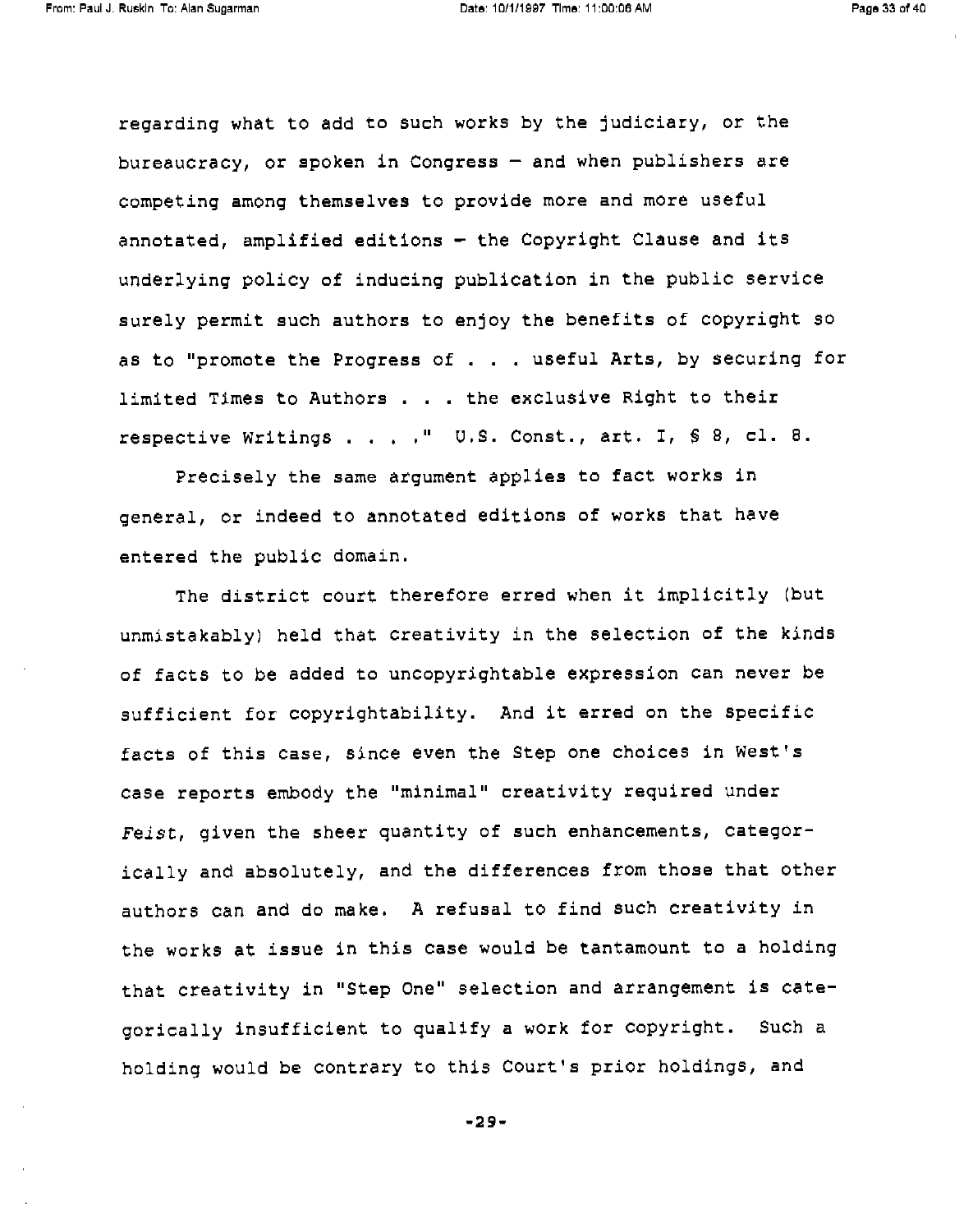I

counter to inducement-to-creation policy underlying the Copyright Clause and the Copyright Act.

Respectfully submitted,

JON A. BAUMGARTEN CHARLES S. SIMS ANNA KRASKE PROSKAUER ROSE LLP 1585 Broadway New York, New York 10036<br>(212) 969-3950 Counsel for Amicus Curiae

September 29, 1997

 $\epsilon$ 

 $\sim$   $\epsilon$ 

 $\mathbf{r}$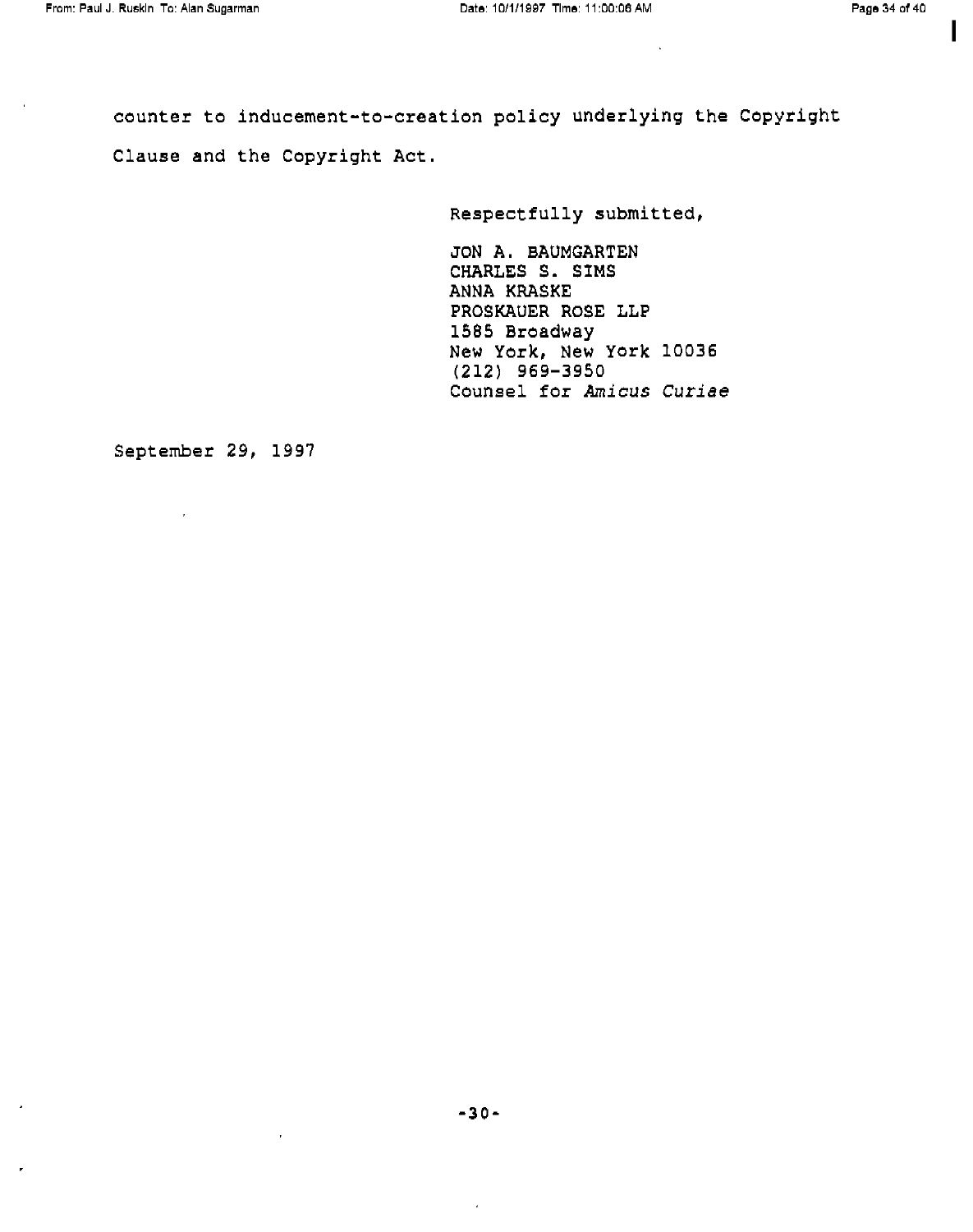|                                                                                             |                      |                            |                             | Page 35 of 40                                                                   |                                                                                                                                                           |            |              |
|---------------------------------------------------------------------------------------------|----------------------|----------------------------|-----------------------------|---------------------------------------------------------------------------------|-----------------------------------------------------------------------------------------------------------------------------------------------------------|------------|--------------|
| A 1080-Julius Blumberg, Inc.<br>2-90                                                        |                      |                            |                             | <b>United States Court of Appeals</b><br>FOR THE SECOND CIRCUIT                 | Second Circuit Rule 27(a) governing use<br>of this form is reprinted on reverse of Page 2.<br>Note requirement that supporting<br>affidavits be attached. |            | PAGE 1       |
| INC.,<br><b>HYPERLAW,</b>                                                                   | Plaintiff- Appellee  |                            |                             |                                                                                 | $97 - 7910$                                                                                                                                               |            |              |
| VS.                                                                                         |                      |                            |                             |                                                                                 | <b>Docket Number</b>                                                                                                                                      |            |              |
| WEST PUBLISHING COMPANY,                                                                    |                      |                            |                             |                                                                                 | <b>NOTICE OF MOTION</b>                                                                                                                                   |            |              |
|                                                                                             | Defendant-Appellant. |                            |                             | for .                                                                           | state type of motion<br>Leave to file brief                                                                                                               |            |              |
| Use short title                                                                             |                      |                            |                             |                                                                                 | amicus curiae                                                                                                                                             |            |              |
|                                                                                             |                      |                            |                             |                                                                                 |                                                                                                                                                           |            |              |
|                                                                                             |                      |                            |                             |                                                                                 |                                                                                                                                                           |            |              |
|                                                                                             |                      |                            |                             |                                                                                 |                                                                                                                                                           |            |              |
| A. been sought?                                                                             |                      | $\mathbf{X}$ Yes           | $\Box$ No                   | <b>EMERGENCY MOTIONS, MOTIONS FOR STAYS &amp;</b><br>INJUNCTIONS PENDING APPEAL |                                                                                                                                                           |            |              |
| B. been obtained?                                                                           |                      | $\Box$ Yes<br><b>X</b> Yes | м<br><b>No</b><br>$\Box$ No | Has request for relief been made below? $\Box$ Yes                              |                                                                                                                                                           |            | $\square$ No |
| Has consent of opposing counsel:<br>Has service been effected?<br>Is oral argument desired? |                      | $\Box$ Yes                 | ⊠ No                        | (See F.R.A.P. Rule 8)                                                           |                                                                                                                                                           |            |              |
| (Substantive motions only)                                                                  |                      |                            |                             | Would expedited appeal eliminate need                                           |                                                                                                                                                           |            |              |
|                                                                                             |                      |                            |                             | for this motion?                                                                |                                                                                                                                                           | $\Box$ Yes | ∐ No         |
| (See Second Circult Rule 27(b))                                                             |                      |                            |                             | If No, explain why not:                                                         |                                                                                                                                                           |            |              |
| Requested return date:<br>Has argument date of appeal been set:                             |                      |                            |                             |                                                                                 |                                                                                                                                                           |            |              |
| A. by scheduling order?                                                                     |                      | $\Box$ Yes                 | □ No                        |                                                                                 |                                                                                                                                                           |            |              |
| B. by firm date of argument notice?<br>C. If Yes, enter date:                               |                      | $\Box$ Yes                 | $\Box$ No                   | Will the parties agree to maintain the<br>status quo until the motion is heard? |                                                                                                                                                           | $\Box$ Yes | □ No         |

Hon. John S. Martin

Brief statement of the relief requested:

Leave to file brief amicus curiae

Complete Page 2 of This Form

By: (Signartice of autorney)

Signed name must be printed beneath<br>Charles S. Sims (CSO624)

Kindly leave this space blank

IT IS HEREBY ORDERED that the motion

Appearing for: (Name of party)

pearing for: (Name of party) (Appellant or Petitioner:<br>
Amicus Curiae (Plaintiff Defendant) (Plaintiff Defendant) Reed Elsevier, Inc. Defendant: Plaintiff Defendant

Date

ORDER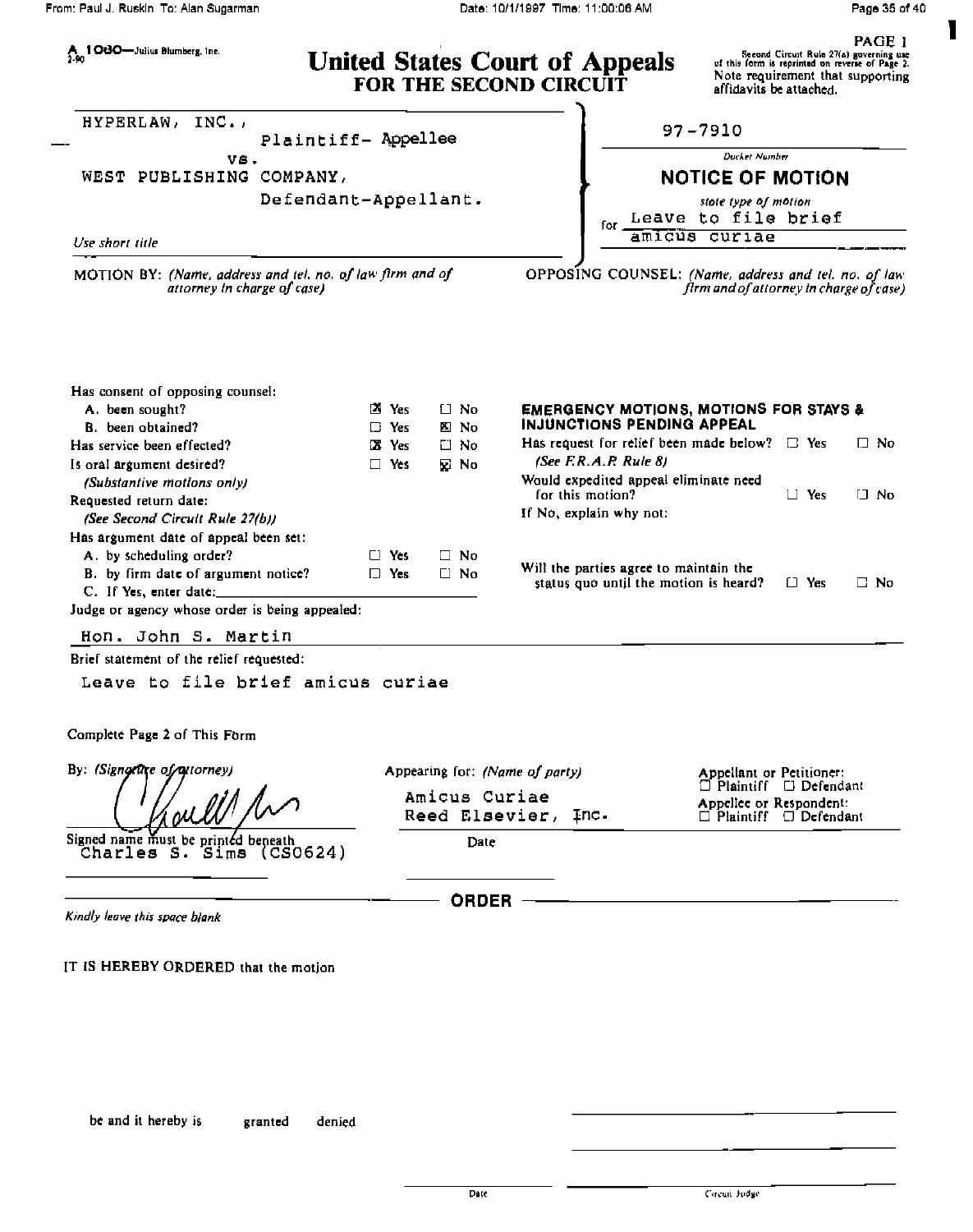PAGE 2

Previous requests for similar relief and disposition;

None

Statement of the issue(s) presented by this motion:

Reed Elsevier seeks leave to file a brief amicus curiae on this appeal, which will have a substantial practical impact on its interests. Appellant (West Publishing Company) has consented; respondent has refused consent.

Brief statement of the facts (with page references to the moving papers):

See previous item, and Declaration of Charles S. Sims.

Summary of the argument (with page references to the moving papers):

Reed Elsevier, PLC ("Reed") is an international publishing firm with substantial publishing operations in the United States and abroad and a substantial interest in the resolution of this appeal.

Through its Lexis-Nexis service, Reed is one of the leading electronic publishers in the nation. Some of its publications consists of a core<br>of noncopyrightable material, which is selected from among a larger universe of available material, and which Reed then enhances with various editorial additions, or enhancements. From a much larger universe of additional factual or editorial material that could be added to the selected material being published, Reed makes choices concerning what additional factual and editorial material would make the work most useful to potential readers. Reed's experience can show the different types of choices that can be made, and the ways in which affording the protection of copyright is essential in order to further copyright's policies of fostering the creation and wider dessemination of valuable intellectual property for the public benefit. Sims Declaration Paragraphs 2-5.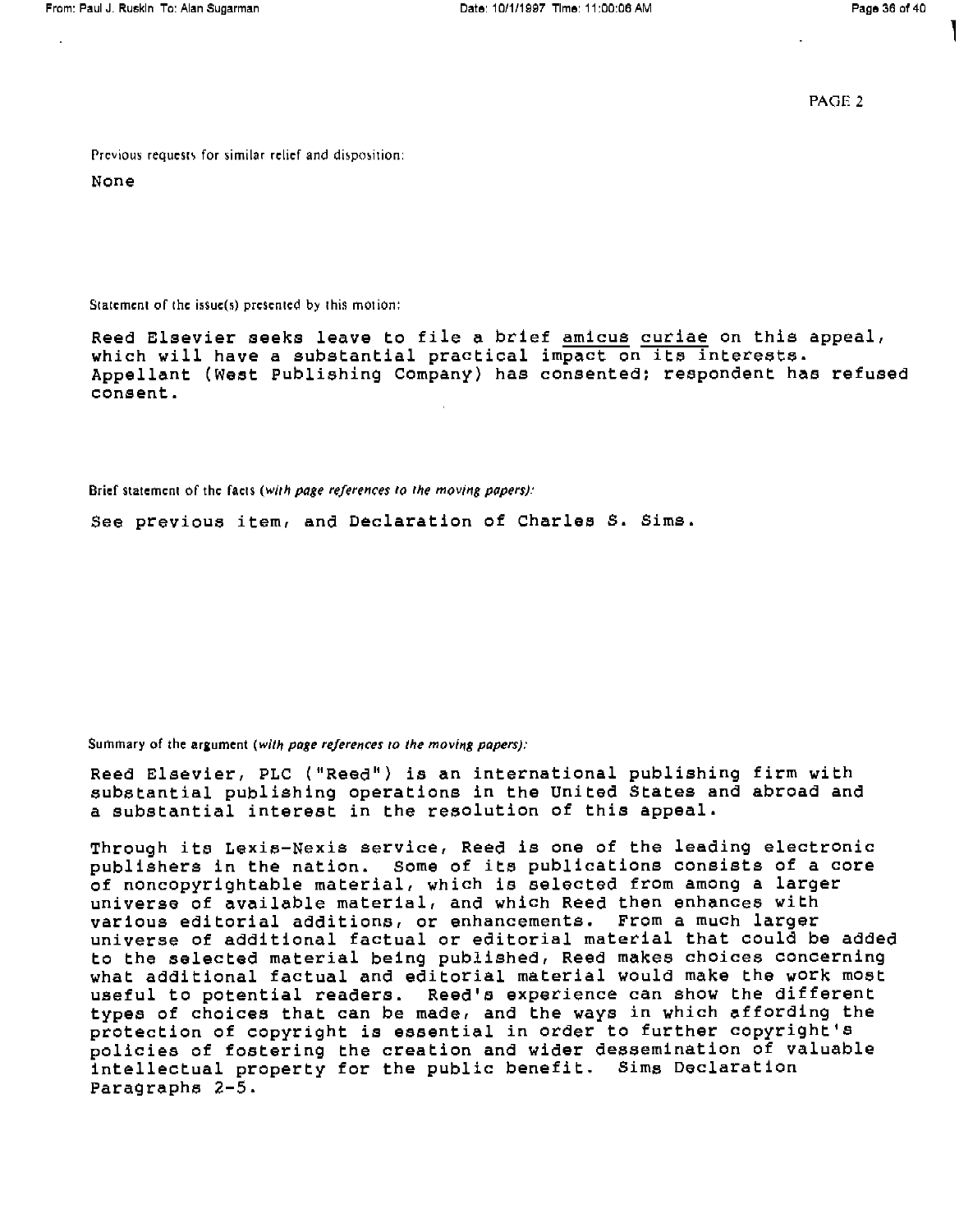#### RULES OF THE UNITED STATES COURT OF APPEALS for the SECOND CIRCUIT supplementing Federal Rules of Appellate Procedure

#### Sec. 27. Motions:

- (a) Form of Notice of Motion and Supporting Papers for Motions and Opposition Statements
	- (1) Notice of Motion: The moving party shall submit the Notice of Motion in the format approved by the court with such changes as the Chief Judge may from time to time direct.
	- (2) Supporting Papers for Motions and Opposition Statements:
		- (a) Affidavits should contain factual information only. Affidavits containing legal argument will be treated as memoranda of law.
		- (b) Memoranda of law shall not exceed ten typewritten double-spaced  $8\frac{1}{4}$  x 11" pages except by permission of the court.
		- (c) Copy of the lower court or agency order, judgment or decision shall be included as a separately identified exhibit by a moving party seeking substantive relief.
		- (d) Exhibits attached should be only those necessary for the determination of the motion.
	- (3) Non-compliance Sanctions: If the moving party has not complied with this rule, the motion may be dismissed by the clerk without prejudice to renew upon proper papers. If application is promptly made, the action of the clerk may be reviewed by a single judge. If the responding party fails to comply with this rule, the court may refuse to hear that party at oral argument. The court may impose costs and an appropriate fine against either party for failure to comply with this rule.

#### Federal Rules of Appellate Procedure

Rule 27(d) Form of papers; number of copies. All papers relating to motions may be typewritten. Three copies shall be filed with the original, but the court may require that additional copies be furnished.

| Docket No.<br>7910<br>i<br>O | Court of Appeals<br>FOR THE SECOND CIRCUIT<br>Nnited States | ٠<br>INC.<br><b>HYPERLAW</b> , | Plaintiff-Appellee, | s)<br>S | ۰<br><b>COMPANY</b><br><b>DUBLISHING</b><br><b>NEST</b> | ٠<br>Defendant-Appellant |  | NOTICE OF MOTION | LLP<br>Baumgarten<br>Sims<br><b>ROSE</b><br>$\dot{\mathbf{u}}$<br>PROSKAUER<br>Charles<br>д,<br>Jon | Office & Post Office Address & Telephone Number<br>10036<br>Attorney(s) for Petrioner<br>York, N.Y.<br>2) 969-3000<br>Broadway<br>(212)<br>585<br>New<br>$\blacksquare$ |  |
|------------------------------|-------------------------------------------------------------|--------------------------------|---------------------|---------|---------------------------------------------------------|--------------------------|--|------------------|-----------------------------------------------------------------------------------------------------|-------------------------------------------------------------------------------------------------------------------------------------------------------------------------|--|
|------------------------------|-------------------------------------------------------------|--------------------------------|---------------------|---------|---------------------------------------------------------|--------------------------|--|------------------|-----------------------------------------------------------------------------------------------------|-------------------------------------------------------------------------------------------------------------------------------------------------------------------------|--|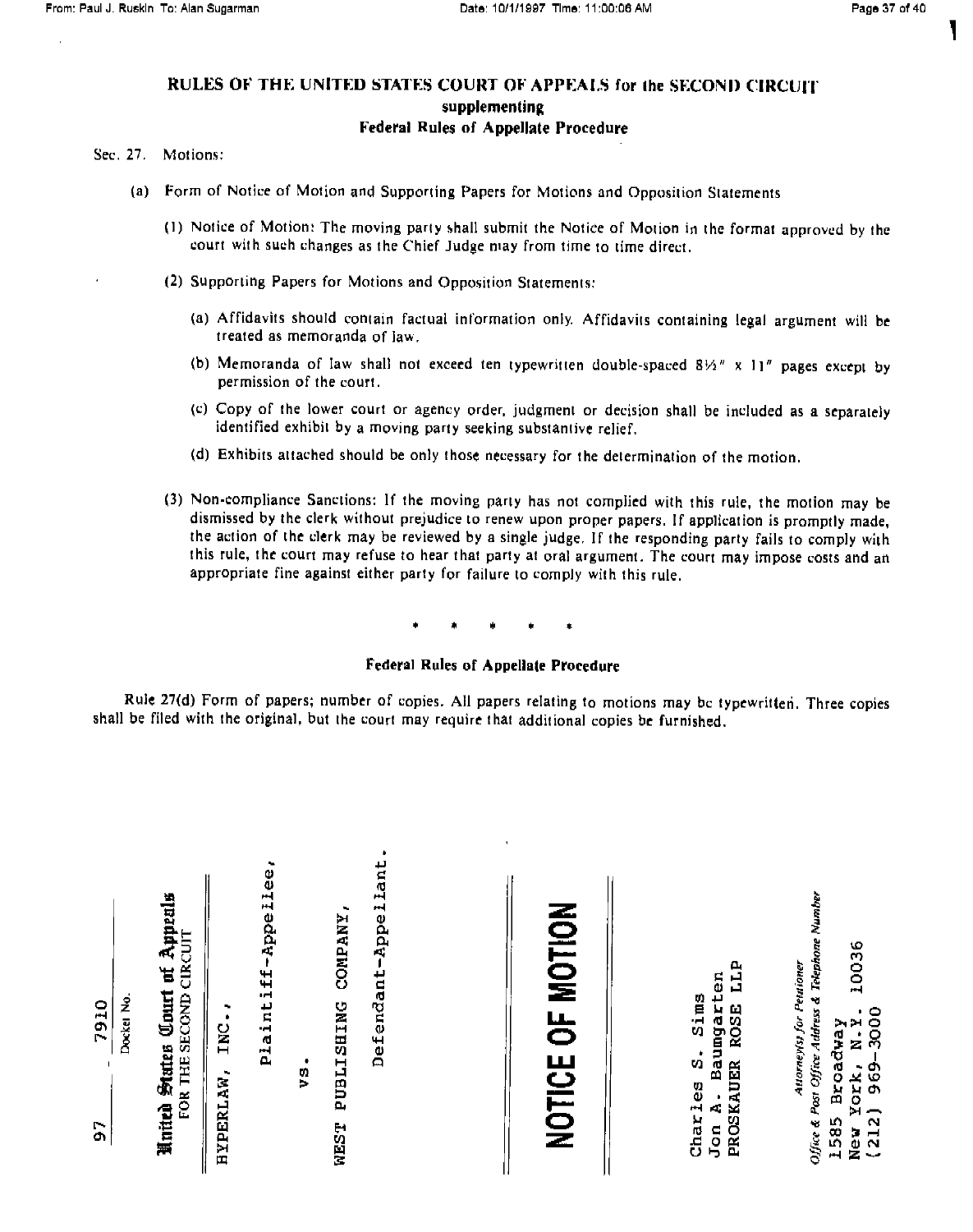I

#### IN THE UNITED STATES COURT OF APPEALS FOR THE SECOND CIRCUIT

#### No. 97-7910

HYPERLAW, INC.,

Plaintiff-Appellee,

V.

WEST PUBLISHING COMPANY,

Defendant-Appellant.

On Appeal from the United States District Court for the Southern District of New York

#### DECLARATION OF CHARLES S. SIMS

1. I am a member of Proskauer Rose LLP, counsel for Reed Elsevier, Inc. ("Reed"), and submit this declaration in support of Reed's motion for leave to file the brief *amicus curiae* lodged herewith.

2. Reed is an international publishing firm with substantial publishing operations in the United States and abroad and a substantial interest in the resolution of this appeal.

3. Through its Lexis-Nexis service, Reed is one of the leading electronic publishers of in the nation. Some of its publications include a core of noncopyrightable material, which is selected from among a larger universe of available material, and to which Reed then adds various editorial additions, or enhancements. From a much larger universe of additional factual or editorial material that could be added to the selected material being published to make it more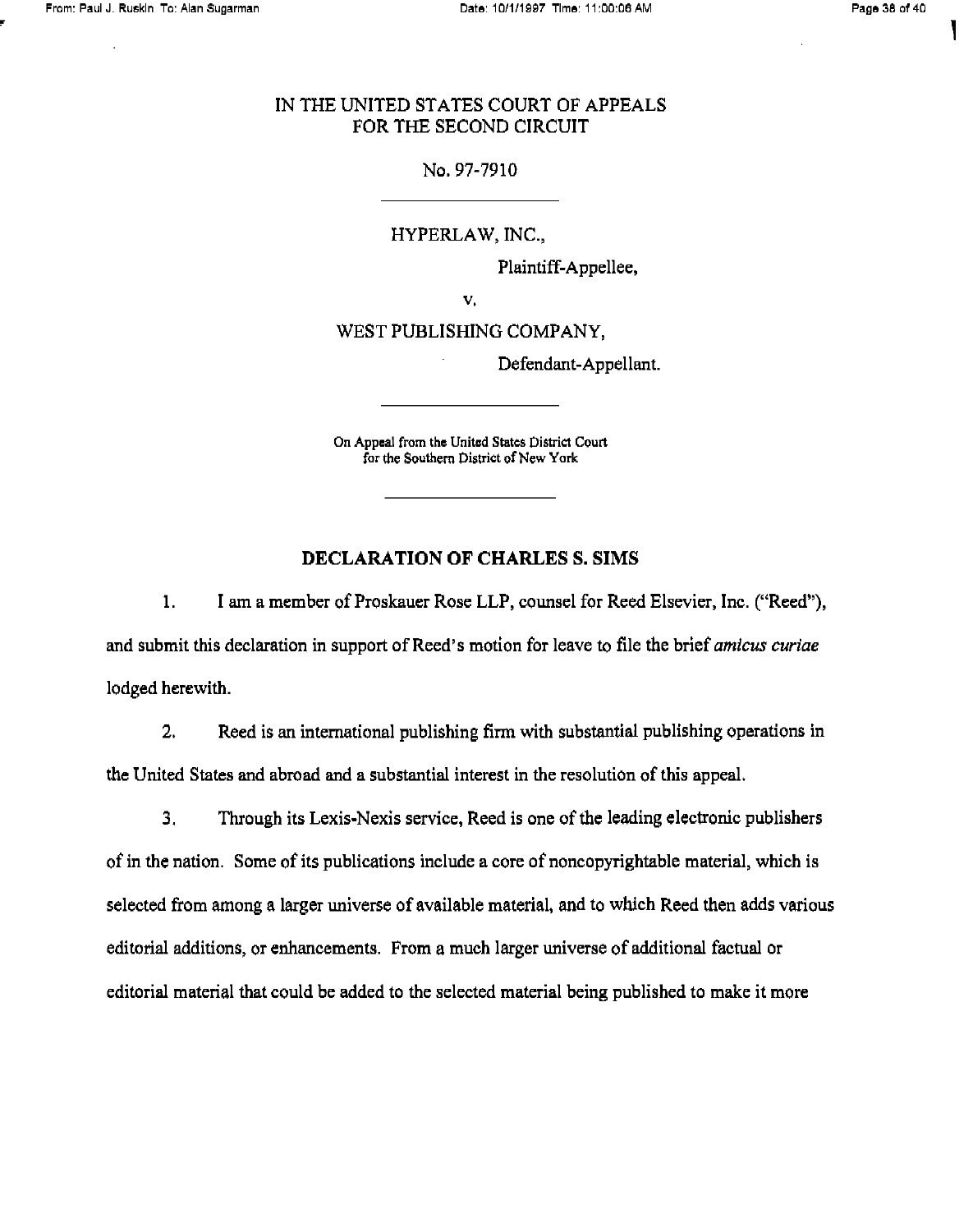useful and valuable to prospective readers, Reed makes choices concerning what additional factual and editorial material would make the work most useful to potential readers,

4. Reed's experience can show the different types of choices that can be made, and the ways in which affording the protection of copyright is essential in order to further copyright's policies of fostering the creation and wider dissemination of valuable intellectual property for the public benefit.

5. In addition, based on its experience, Reed has an informed understanding of the different levels at which creativity is exercised in connection with the authorship of fact-based works, Implicit in the district court's reasoning and holding is the (erroneous) rule that a work whose creativity was applied solely at a categorical stage  $-i.e.,$  which is the product of creative choices about what kinds or categories of facts should be included, or added  $-$  is uncopyrightable as a matter of law. That rule is based on a profound misreading of Feist Publications  $v$ . Rural Tel. Serv. Co., 499 U.S. 340 (1991), and is irreconcilable with this Court's prior decisions in Kregos v. Associated Press, 937 F.2d 700 (2d Cir. 1991), and Key Publications Inc. v, Chinatown Today Publishing Enterprises, Inc., 945 F.2d 509 (2d Cir. 1991). It has taken root not only in the district court's decision, but also in a recent decision of the Eleventh Circuit, Warren Publishing Inc..v. Microdos Data Corp., 115 F.3d 1509 (11<sup>th</sup> Cir. 1997), for which Supreme Court review is being sought.

6. Adoption of such a rule, or indeed the failure to cut it out root and branch now that it has been applied in two cases, would lead to the unjustified and substantial weakening of the incentives to create and publish facts works presently afforded by copyright law. Reed seeks to submit its brief *amicus curiae* to demonstrate the error of any such rule as a matter of consti-

-2-